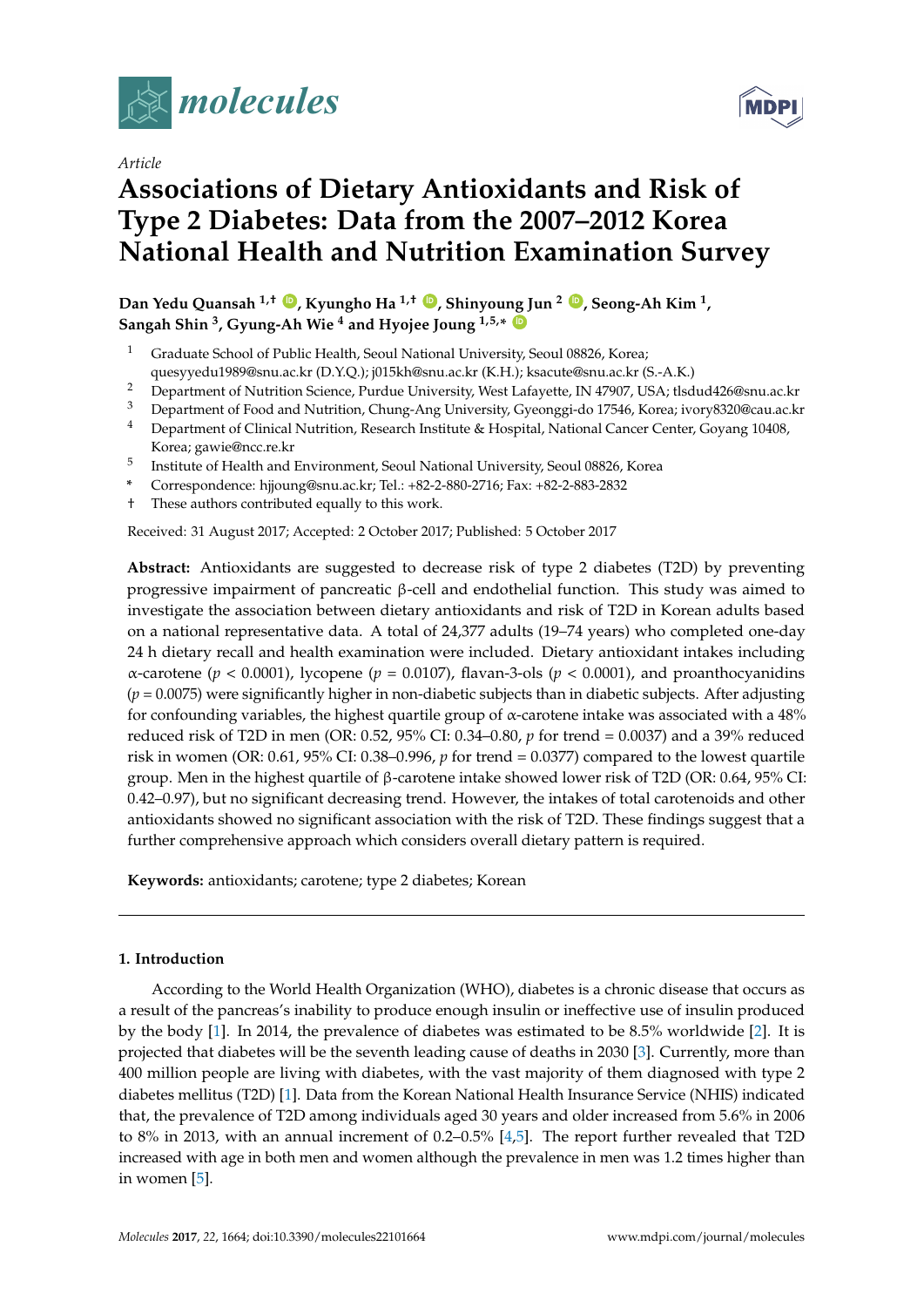T2D by increasing resistance of impairing insulin action [\[9](#page-11-7)[,10\]](#page-11-8). Sufficient intake of dietary antioxidants mainly from fruits and vegetables can provide a balanced defense mechanism against the harmful effects of reactive oxygen species [\[10\]](#page-11-8) and may reduce the risk of diabetes [\[11](#page-11-9)[–14\]](#page-11-10) and other chronic diseases [\[15–](#page-11-11)[17\]](#page-11-12). The dietary antioxidants have been reported to be associated with a decreased risk of T2D by preventing the progressive impairment of pancreatic β-cell and endothelial function [\[7](#page-11-13)[,10](#page-11-8)[,18\]](#page-12-0).

Several studies have suggested that adequate intake of dietary antioxidants such as flavonoids and carotenoids may decrease the risk of T2D [\[14,](#page-11-10)[19–](#page-12-1)[22\]](#page-12-2). Other studies, however, have reported no independent associations between antioxidants and risks of T2D [\[23–](#page-12-3)[25\]](#page-12-4). Limitations by different study designs, short follow-up, small sample size, and antioxidant intake variability among study participants as well as inaccurate measurement and limited adjustment of important lifestyle factors such as physical activity and smoking may partly be responsible for the inconsistencies in previous studies [\[14\]](#page-11-10).

Few studies have investigated the association between dietary antioxidant intake and T2D in Korea. Therefore, this study sought to investigate the relationship between dietary antioxidant intake and the risk of T2D among Korean adults by using the national data from the Korea National Health and Nutrition Examination Survey (KNHANES).

#### **2. Results**

Table [1](#page-3-0) indicates the general characteristics of the study subjects according to T2D status. Among a total of 24,377 Korean adults (40.1% of men and 59.9% of women), those who were classified as T2D subjects constituted 2.5% (3.4% of men and 1.9% of women). Overall, subjects with T2D were more likely to be older (*p* < 0.0001), had lower level of education (*p* < 0.0001), and had higher means of body mass index (BMI) and fasting blood glucose (*p* < 0.0001). The prevalence of T2D significantly decreased as household income increased in women (*p* < 0.0001). Among men, the percentage of subjects who did regular physical activity was significantly higher in the non-diabetic group than in the diabetic group ( $p = 0.0044$ ). Regular alcohol consumption showed a significant difference among female diabetic and non-diabetic groups ( $p = 0.0063$ ) but not among men.

Mean daily intakes of macronutrients and antioxidants among study participants are presented in Table [2.](#page-4-0) There was no significant difference in macronutrient intakes between diabetic and non-diabetes group in both men and women. In women, the mean dietary intakes of vitamin E and retinol were significantly higher in the non-diabetic group than in the diabetic group (*p* = 0.0090 and *p* < 0.0001, respectively). For both sexes, the mean intakes of α-carotene were significantly higher in the non-diabetic group than the diabetic group ( $p < 0.0001$  for men and  $p = 0.0296$  for women), whereas lycopene intake was significantly higher only in non-diabetic men than those in diabetic men (*p* = 0.0350). Among flavonoid subclasses, the intakes of flavan-3-ols and proanthocyanidins were higher in the non-diabetic subjects than diabetic subjects. Flavan-3-ols showed significant differences according to T2D status in both men ( $p = 0.0013$ ) and women ( $p = 0.0019$ ), whereas proanthocyanidin intake was significantly different according to the status of T2D in women only ( $p = 0.0073$ ).

The multivariable adjusted odds ratios (ORs) and 95% confidence intervals (CIs) of T2D according to quartiles of antioxidant intakes by sex are shown in Table [3.](#page-5-0) After adjusting for potential confounding variables, subjects in the highest quartile of α-carotene density showed a 48% decreased risk of T2D in men (OR: 0.52, 95% CI: 0.34–0.80, *p* for trend = 0.0037) and a 39% decreased risk in women (OR: 0.61, 95% CI: 0.38–0.996, *p* for trend = 0.0377) compared to the lowest quartile group. With regard to β-carotene, men in the highest quartile showed a 36% decreased risk of T2D, but there was no significant decreasing trend (OR: 0.64, 95% CI: 0.42–0.97, *p* for trend = 0.0618). No significant associations were observed for vitamin C, vitamin E, and flavonoid subclasses.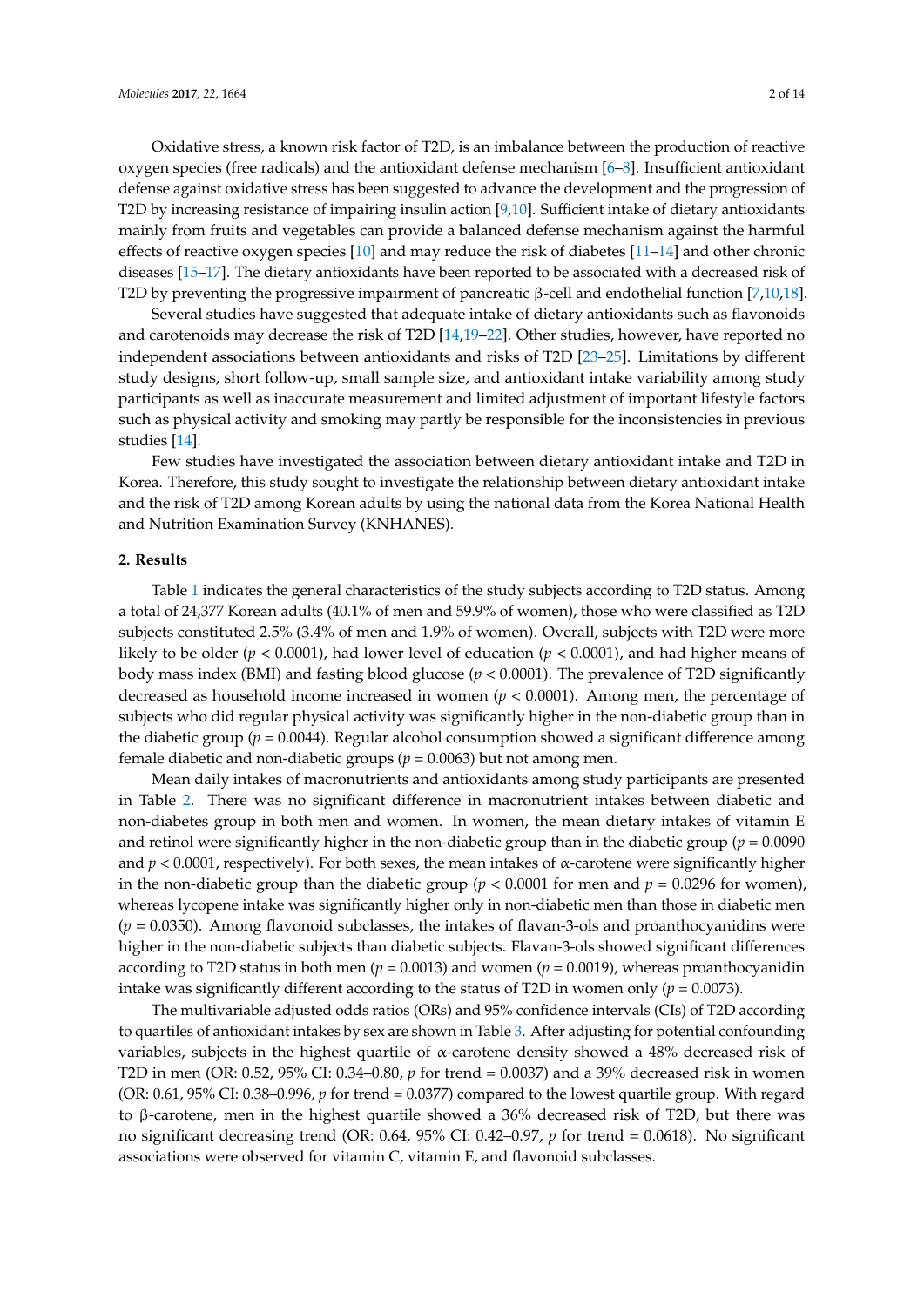We also conducted stratified analysis by several risk factors of T2D for α-carotene and β-carotene intakes (Table [4\)](#page-7-0). In men, the highest quartile group of  $α$ -carotene intake was associated with a decreased risk of T2D among subjects who were younger (19–49 years) (OR: 0.42, 95% CI: 0.21–0.84), did physical activity (OR: 0.38, 95% CI: 0.18–0.79), were current smokers (OR: 0.40, 95% CI: 0.23–0.69), were regular alcohol consumers (OR: 0.50, 95% CI: 0.30–0.81) and had BMI less than 25 kg/m<sup>2</sup> (OR: 0.46, 95% CI: 0.25–0.87) compared to the lowest quartile group, after adjusting for covariates. In women, high  $\alpha$ -carotene intake was associated with low likelihood of having T2D among subjects who were not regular alcohol consumers (OR: 0.50, 95% CI: 0.26–0.93) compared to the lowest quartile group. On the other hand, the highest quartile group of  $\beta$ -carotene intake were inversely associated with T2D in men who were regular alcohol consumers (OR: 0.62, 95% CI: 0.39–0.99) and in women who did regular physical activity (OR: 0.46, 95% CI: 0.22–0.97) and had BMI less than 25 kg/m<sup>2</sup> (OR: 0.34, 95% CI: 0.17–0.67) compared to the lowest quartile group.

#### **3. Discussion**

In this nationally representative data, several dietary carotenoids were associated with the risk of T2D among the Korean adult population. The mean intakes of α-carotene and lycopene were significantly higher in non-diabetic subjects than those in diabetic subjects. High  $\alpha$ -carotene intake was inversely associated with the risk of T2D in both men and women, and high β-carotene intake, the major source of dietary carotenoids, showed a decreased risk of T2D in men, after adjusting for confounding variables. However, other dietary antioxidants intakes including vitamin C, vitamin E, and flavonoids were not associated with T2D risk.

Several prospective studies have reported inverse associations between carotenoids and T2D. However, the reported types of carotenoids with inverse associations with T2D were inconsistent by studies. Among individual carotenoids, inverse associations with T2D were found in β-carotene intake among Swedish middle-aged men [\[14\]](#page-11-10) and Dutch middle-aged adults [\[20\]](#page-12-5) and in β-cryptoxanthin intake among Finnish middle-aged adults [\[11\]](#page-11-9). Unlike the current study, previous studies reported no significant association of α-carotene intake with T2D [\[11,](#page-11-9)[20\]](#page-12-5). Total carotenoid intake was related to a decreased risk of T2D among middle-aged adults in Finland [\[11\]](#page-11-9), but it was not the case in Netherlands [\[20\]](#page-12-5) or in this study. According to recent cross-sectional studies conducted in Asia, dietary total carotenoid was associated with a decreased risk of high fasting blood glucose among Korean men [\[26\]](#page-12-6), but there was no association between carotenoid intake and the risk of fasting blood glucose among Chinese adults [\[27\]](#page-12-7). In addition, Lee et al. [\[28\]](#page-12-8) reported in their cross-sectional study that carotene intake was not associated with T2D in Korean adults. However, they defined diabetes by questionnaires and measured carotene intake by food frequency questionnaires , which did not consider individual carotene intake. Thus, further prospective studies are required to examine these associations of T2D with carotenoid intake in the Korean population.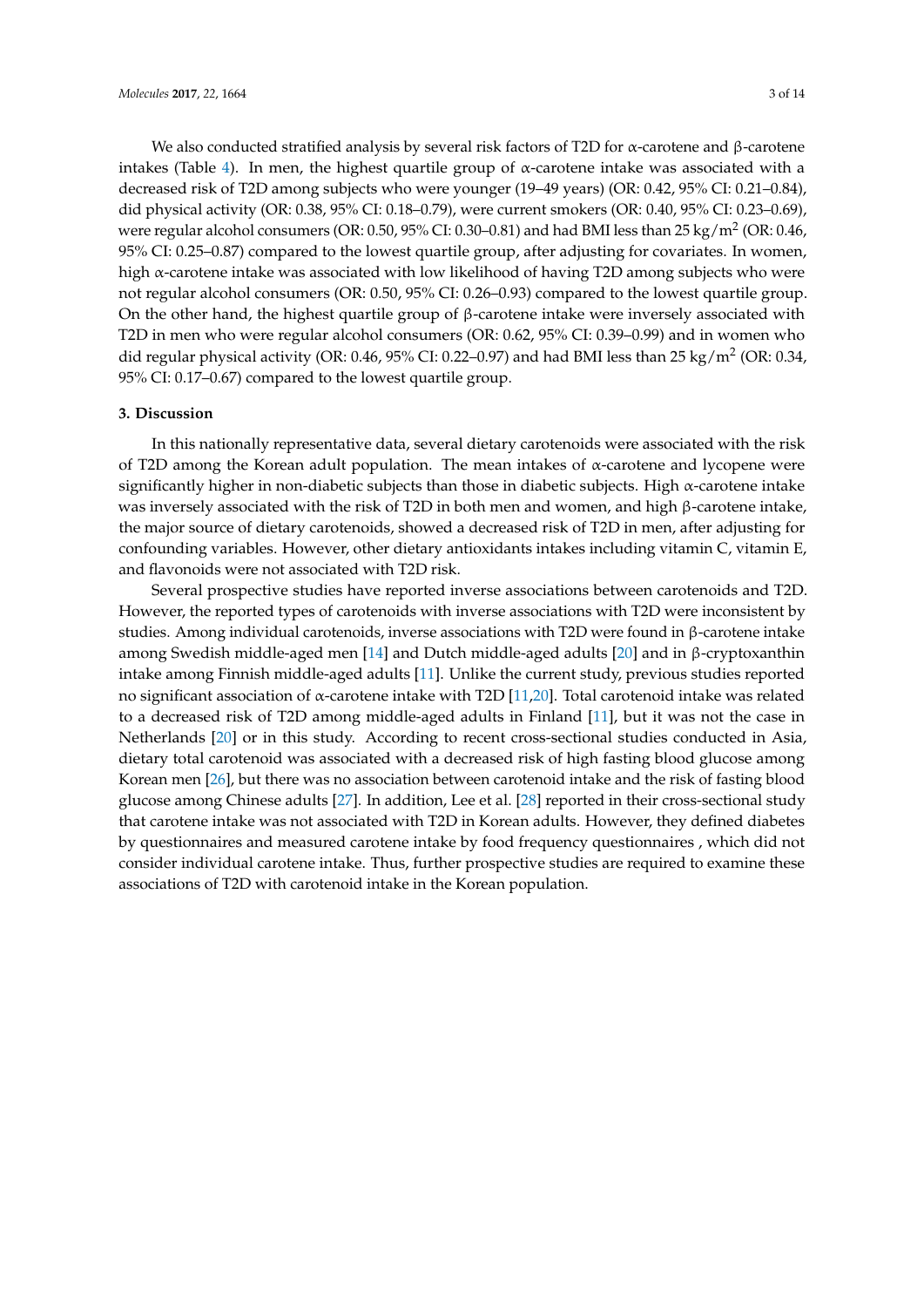|                                                | <b>Total</b>                |           |                                  |           |                | Men  |                          |                  |                            |                 | Women                       |           |                            |           |            |
|------------------------------------------------|-----------------------------|-----------|----------------------------------|-----------|----------------|------|--------------------------|------------------|----------------------------|-----------------|-----------------------------|-----------|----------------------------|-----------|------------|
| Variable                                       | Non-Diabetes<br>(n 23, 774) |           | Diabetes <sup>2</sup><br>(n 603) |           | $p$ -Value $3$ |      | Non-Diabetes<br>(n 9447) |                  | <b>Diabetes</b><br>(n 332) |                 | Non-Diabetes<br>(n 14, 327) |           | <b>Diabetes</b><br>(n 271) |           | $p$ -Value |
|                                                | $\boldsymbol{n}$            | $\%$      | n                                | $\%$      |                | n    | $\%$                     | $\boldsymbol{n}$ | $\%$                       |                 | n                           | $\%$      | $\boldsymbol{n}$           | $\%$      |            |
| Age (years)                                    |                             |           |                                  |           |                |      |                          |                  |                            |                 |                             |           |                            |           |            |
| $19 - 49$                                      | 13,233                      | 68.9      | 200                              | 47.1      | < 0.0001       | 5153 | 71.1                     | 119              | 51.8                       | < 0.0001        | 8080                        | 66.7      | 81                         | 38.8      | < 0.0001   |
| $50 - 64$                                      | 6770                        | 23.1      | 240                              | 37.7      |                | 2661 | 21.8                     | 128              | 35.6                       |                 | 4109                        | 24.3      | 112                        | 41.4      |            |
| $65 - 74$                                      | 3771                        | 8.0       | 163                              | 15.2      |                | 1633 | 7.1                      | 85               | 12.6                       |                 | 2138                        | 8.9       | 78                         | 19.8      |            |
| <b>Educational</b> level                       |                             |           |                                  |           |                |      |                          |                  |                            |                 |                             |           |                            |           |            |
| $\leq$ Elementary                              | 5194                        | 14.4      | 208                              | 26.3      | < 0.0001       | 1481 | 9.6                      | 81               | 17.8                       | < 0.0001        | 3713                        | 19.2      | 127                        | 41.0      | < 0.0001   |
| Middle School                                  | 2629                        | 9.8       | 92                               | 14.5      |                | 1099 | 9.2                      | 50               | 13.7                       |                 | 1530                        | 10.4      | 42                         | 16.1      |            |
| High School                                    | 8564                        | 42.1      | 187                              | 40.1      |                | 3495 | 43.5                     | 112              | 42.8                       |                 | 5069                        | 40.7      | 75                         | 35.5      |            |
| $\geq$ College                                 | 7095                        | 33.7      | 88                               | 19.1      |                | 3241 | 37.7                     | 68               | 25.8                       |                 | 3854                        | 29.8      | 20                         | 7.5       |            |
| Household income <sup>4</sup>                  |                             |           |                                  |           |                |      |                          |                  |                            |                 |                             |           |                            |           |            |
| Low                                            | 3790                        | 12.7      | 136                              | 17.5      | < 0.0001       | 1371 | 11.3                     | 68               | 15.2                       | 0.1387          | 2419                        | 14.0      | 68                         | 21.7      | < 0.0001   |
| Middle low                                     | 5905                        | 26.0      | 179                              | 31.4      |                | 2391 | 25.9                     | 85               | 26.8                       |                 | 3514                        | 26.2      | 94                         | 39.3      |            |
| Middle high                                    | 6720                        | 30.5      | 157                              | 29.9      |                | 2741 | 31.5                     | 94               | 32.7                       |                 | 3979                        | 29.5      | 63                         | 25.0      |            |
| High                                           | 6977                        | 30.8      | 116                              | 21.2      |                | 2798 | 31.2                     | 75               | 25.3                       |                 | 4179                        | 30.4      | 41                         | 14.0      |            |
| Physical activity <sup>5</sup> , yes           | 9932                        | 43.0      | 230                              | 37.6      | 0.0334         | 4172 | 44.9                     | 127              | 35.3                       | 0.0044          | 5760                        | 41.1      | 103                        | 41.5      | 0.9127     |
| Current smoking $6$ , yes                      | 6329                        | 33.3      | 213                              | 43.5      | < 0.0001       | 5428 | 58.6                     | 189              | 63.3                       | 0.1704          | 901                         | 7.7       | 24                         | 9.3       | 0.4342     |
| Regular alcohol consumption <sup>7</sup> , yes | 12,715                      | 60.8      | 327                              | 63.8      | 0.2139         | 6933 | 76.6                     | 246              | 80.8                       | 0.1703          | 5782                        | 44.8      | 81                         | 34.6      | 0.0063     |
| Obesity $8$ , yes                              | 7103                        | 30.1      | 347                              | 59.6      | < 0.0001       | 3244 | 35.4                     | 170              | 54.8                       | < 0.0001        | 3859                        | 24.8      | 177                        | 68.0      | < 0.0001   |
|                                                | Mean                        | <b>SE</b> | Mean                             | <b>SE</b> | $p$ -Value     | Mean | SE                       | Mean             | SЕ                         | <i>p</i> -Value | Mean                        | <b>SE</b> | Mean                       | <b>SE</b> | $p$ -Value |
| Body mass index $(kg/m^2)$                     | 23.5                        | 0.0       | 26.1                             | 0.2       | < 0.0001       | 24.0 | 0.0                      | 25.6             | 0.3                        | < 0.0001        | 23.0                        | 0.0       | 27.0                       | 0.3       | < 0.0001   |
| Fasting blood glucose (mg/dL)                  | 92.1                        | 0.1       | 157.2                            | 2.1       | < 0.0001       | 93.2 | 0.1                      | 155.9            | 2.7                        | < 0.0001        | 91.0                        | 0.1       | 159.5                      | 3.2       | < 0.0001   |

**Table 1.** General characteristics of study subjects according to type 2 diabetes status **<sup>1</sup>** .

<span id="page-3-0"></span> $1$  All analyses accounted for the complex sampling design effect and appropriate weights of the national survey.  $2$  "Diabetes" were subjects whose fasting blood glucose level was ≥ 126 mg/dL.<sup>3</sup> Continuous variables were tested using t-tests, and categorical variables were tested using chi-square tests. <sup>4</sup> Household income: Low (first quartile), middle low (second quartile), middle high (third quartile), high (fourth quartile). <sup>5</sup> Physical activity: "yes," walking for at least 30 min each time for 5 times per week. <sup>6</sup> Current smoking: "yes," smoked ≥ 100 cigarettes over lifetime and still smoking. <sup>7</sup> Regular alcohol drinking: "yes," drank alcohol more than once a month over the past year. <sup>8</sup> Obesity: Body mass index  $\geq 25$  kg/m<sup>2</sup>.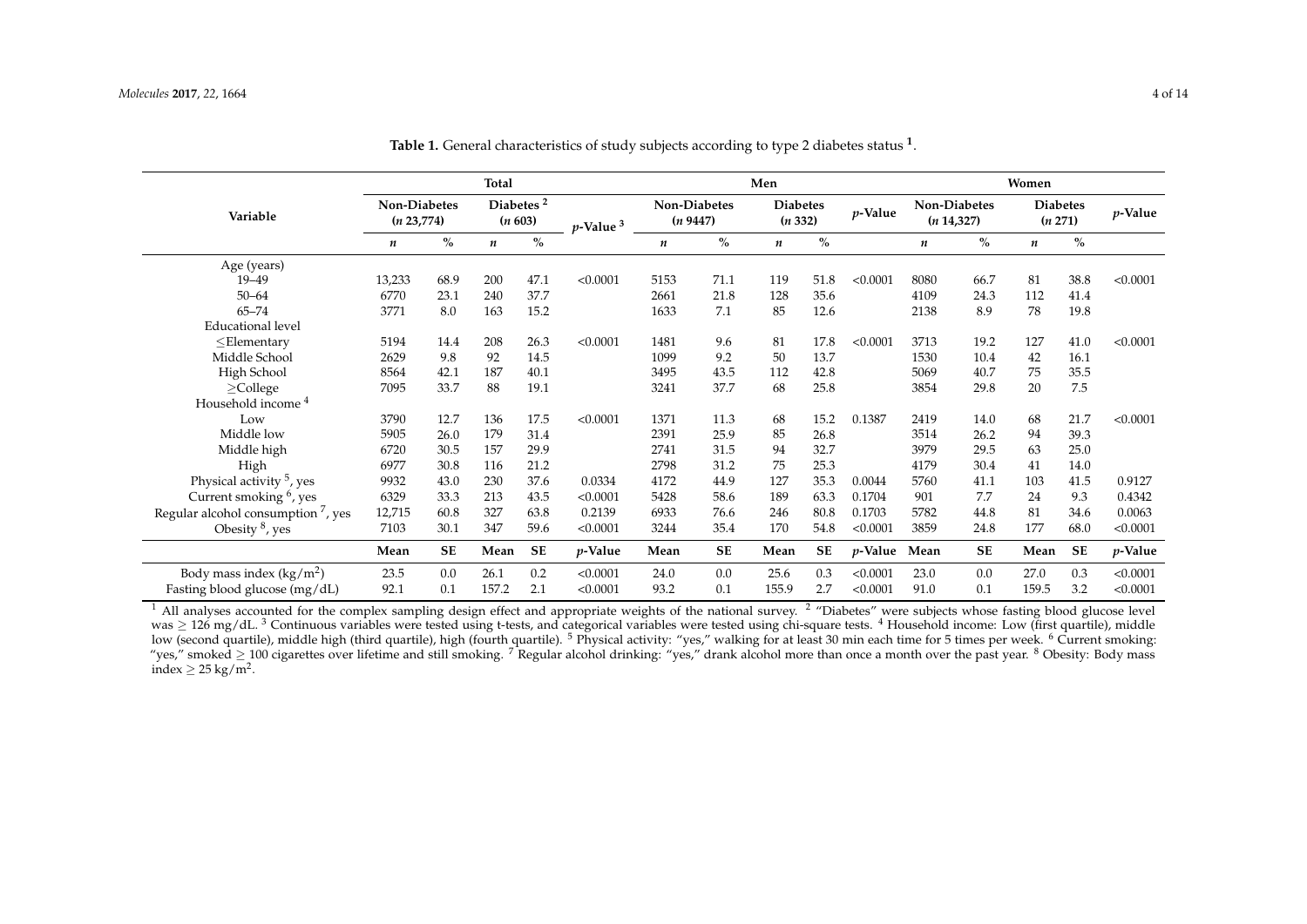|                                    | <b>Total</b>                      |           |                       |           | Men        |                                 |           |                           |           | Women           |                             |           |                            |           |                 |
|------------------------------------|-----------------------------------|-----------|-----------------------|-----------|------------|---------------------------------|-----------|---------------------------|-----------|-----------------|-----------------------------|-----------|----------------------------|-----------|-----------------|
|                                    | <b>Non-Diabetes</b><br>(n 23,774) |           | Diabetes 2<br>(n 603) |           | $p$ -Value | <b>Non-Diabetes</b><br>(n 9447) |           | <b>Diabetes</b><br>(n332) |           | <i>v</i> -Value | Non-diabetes<br>(n 14, 327) |           | <b>Diabetes</b><br>(n 271) |           | <i>v</i> -Value |
|                                    | Mean                              | <b>SE</b> | Mean                  | <b>SE</b> |            | Mean                            | <b>SE</b> | Mean                      | <b>SE</b> |                 | Mean                        | <b>SE</b> | Mean                       | <b>SE</b> |                 |
| Macronutrient intake               |                                   |           |                       |           |            |                                 |           |                           |           |                 |                             |           |                            |           |                 |
| Energy (kcal/day)                  | 2018.6                            | 7.8       | 2104.0                | 45.4      | 0.0605     | 2346.9                          | 11.5      | 2370.4                    | 58.9      | 0.6929          | 1685.5                      | 7.2       | 1633.3                     | 50.2      | 0.3001          |
| Carbohydrate (g/day)               | 318.6                             | 1.2       | 328.6                 | 6.6       | 0.1309     | 354.7                           | 1.7       | 356.8                     | 8.7       | 0.8173          | 281.9                       | 1.3       | 278.8                      | 8.5       | 0.7160          |
| Protein (g/day)                    | 73.4                              | 0.4       | 74.5                  | 2.1       | 0.5935     | 86.0                            | 0.6       | 83.6                      | 2.8       | 0.4011          | 60.7                        | 0.3       | 58.5                       | 2.4       | 0.3566          |
| Fat $(g/day)$                      | 42.6                              | 0.3       | 41.3                  | 1.9       | 0.4634     | 50.2                            | 0.4       | 46.7                      | 2.5       | 0.1548          | 34.9                        | 0.3       | 31.7                       | 2.5       | 0.2015          |
| Antioxidant intake                 |                                   |           |                       |           |            |                                 |           |                           |           |                 |                             |           |                            |           |                 |
| Vitamin C (mg/day)                 | 109.0                             | 1.8       | 116.6                 | 8.1       | 0.3395     | 104.7                           | 1.9       | 123.9                     | 11.1      | 0.0849          | 113.3                       | 2.3       | 103.6                      | 9.1       | 0.2876          |
| Vitamin E (mg $\alpha$ -TE/day) 3  | 6.6                               | 0.0       | 6.4                   | 0.3       | 0.4572     | 7.4                             | 0.1       | 7.2                       | 0.4       | 0.5813          | 5.9                         | 0.0       | 5.1                        | 0.3       | 0.0090          |
| Retinol (µg/day)                   | 114.6                             | 2.8       | 103.0                 | 13.2      | 0.3850     | 132.9                           | 5.1       | 124.9                     | 20.3      | 0.6993          | 96.1                        | 1.9       | 64.3                       | 6.5       | < 0.0001        |
| Total carotenoids (µg/day)         | 9257.1                            | 123.1     | 8867.1                | 452.7     | 0.3908     | 9707.2                          | 169.4     | 9305.5                    | 627.1     | 0.5308          | 8800.6                      | 132.7     | 8092.6                     | 606.7     | 0.2557          |
| $\alpha$ -carotene (µg/day)        | 556.3                             | 10.6      | 374.6                 | 40.2      | < 0.0001   | 609.5                           | 16.0      | 392.8                     | 46.9      | < 0.0001        | 502.3                       | 12.5      | 342.3                      | 72.5      | 0.0296          |
| $\beta$ -carotene (µg/day)         | 3624.2                            | 41.8      | 3647.2                | 180.9     | 0.8998     | 3944.8                          | 54.4      | 3792.7                    | 240.1     | 0.5370          | 3299.1                      | 49.1      | 3390.1                     | 312.0     | 0.7732          |
| $\beta$ -cryptoxanthin (µg/day)    | 552.0                             | 17.9      | 716.3                 | 88.6      | 0.0556     | 507.6                           | 16.9      | 783.6                     | 122.1     | 0.0229          | 597.0                       | 24.4      | 597.4                      | 91.1      | 0.9964          |
| Lycopene (µg/day)                  | 2224.5                            | 95.1      | 1545.2                | 266.9     | 0.0107     | 2162.1                          | 123.3     | 1421.4                    | 340.1     | 0.0350          | 2287.9                      | 99.2      | 1764.1                     | 417.2     | 0.2136          |
| Lutein + Zeaxanthin ( $\mu$ g/day) | 2300.0                            | 38.1      | 2583.8                | 206.7     | 0.1718     | 2483.2                          | 50.4      | 2915.0                    | 295.6     | 0.1460          | 2114.2                      | 43.8      | 1998.6                     | 221.0     | 0.6074          |
| Total flavonoids (mg/day)          | 205.0                             | 3.8       | 186.5                 | 11.1      | 0.1069     | 201.8                           | 4.8       | 189.9                     | 14.2      | 0.4289          | 208.2                       | 5.0       | 180.4                      | 18.1      | 0.1379          |
| Flavonols (mg/day)                 | 29.6                              | 0.5       | 32.1                  | 2.3       | 0.2677     | 32.9                            | 0.6       | 34.1                      | 3.0       | 0.6933          | 26.2                        | 0.6       | 28.6                       | 3.7       | 0.5206          |
| Flavones (mg/day)                  | 1.4                               | 0.0       | 2.4                   | 1.1       | 0.3222     | 1.4                             | 0.0       | 3.1                       | 1.7       | 0.3173          | 1.3                         | 0.1       | 1.0                        | 0.1       | 0.1022          |
| Flavanones (mg/day)                | 8.7                               | 0.3       | 8.1                   | 1.5       | 0.7059     | 7.9                             | 0.4       | 8.1                       | 1.8       | 0.9240          | 9.5                         | 0.4       | 8.2                        | 2.4       | 0.5931          |
| Flavan-3-ols (mg/day)              | 24.5                              | 1.8       | 12.6                  | 1.7       | < 0.0001   | 23.8                            | 3.0       | 11.9                      | 2.1       | 0.0013          | 25.2                        | 2.0       | 14.0                       | 2.9       | 0.0019          |
| Anthocyanidins (mg/day)            | 49.7                              | 1.6       | 53.5                  | 5.7       | 0.5080     | 46.3                            | 1.6       | 52.3                      | 7.0       | 0.3902          | 53.1                        | 2.4       | 55.6                       | 9.7       | 0.8045          |
| Isoflavones (mg/day)               | 19.9                              | 0.3       | 21.4                  | 1.8       | 0.4045     | 23.7                            | 0.5       | 24.2                      | 2.6       | 0.8681          | 16.1                        | 0.3       | 16.6                       | 1.8       | 0.7856          |
| Proanthocyanidins (mg/day)         | 71.3                              | 1.7       | 56.3                  | 5.5       | 0.0075     | 65.7                            | 2.0       | 56.2                      | 7.5       | 0.2193          | 76.9                        | 2.2       | 56.5                       | 7.4       | 0.0073          |

Table 2. Mean daily intakes of macronutrient and antioxidant according to type 2 diabetes status.<sup>1</sup>

<span id="page-4-0"></span> $1$  All analyses accounted for the complex sampling design effect and appropriate weights of the national survey.  $2$  "Diabetes" were subjects whose fasting blood glucose level was  $\geq 126$  mg/dL. <sup>3</sup> α-TE: α-tocopherol equivalents.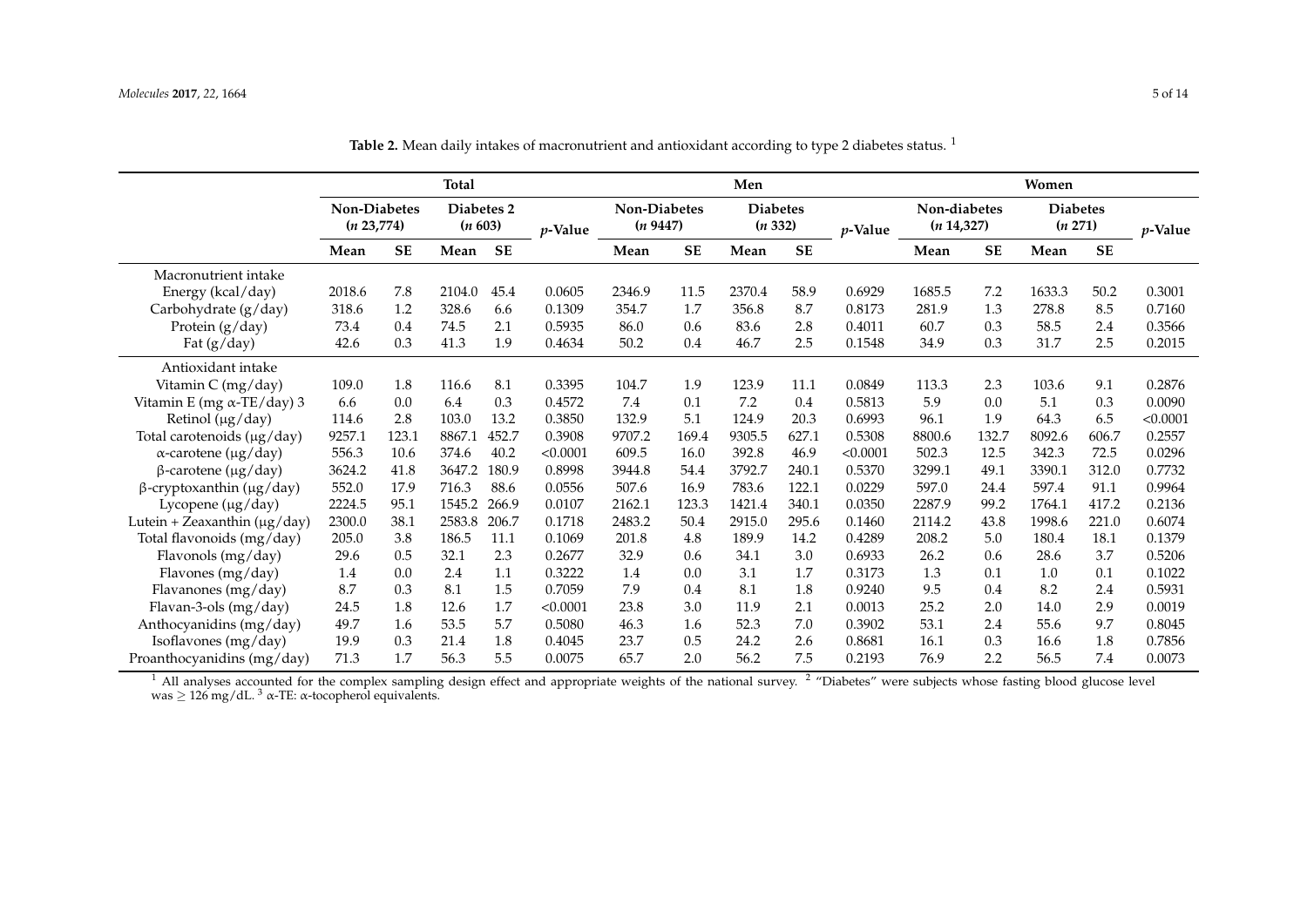<span id="page-5-0"></span>

|                                                     | Women                |                     |                                              |                     |               |       |                     |                     |                      |               |
|-----------------------------------------------------|----------------------|---------------------|----------------------------------------------|---------------------|---------------|-------|---------------------|---------------------|----------------------|---------------|
| Antioxidant                                         |                      |                     | Quartiles of Antioxidant Intake <sup>2</sup> |                     |               |       |                     |                     |                      |               |
|                                                     | Q1<br>Q <sub>2</sub> |                     | Q <sub>3</sub>                               | Q <sub>4</sub>      | $p$ for Trend | Q1    | Q <sub>2</sub>      | Q <sub>3</sub>      | Q <sub>4</sub>       | $p$ for Trend |
| Vitamin C                                           |                      |                     |                                              |                     |               |       |                     |                     |                      |               |
| Median (mg/1000 kcal/day)                           | 11.6                 | 23.2                | 40.3                                         | 91.6                |               | 13.1  | 29.2                | 58.7                | 139.5                |               |
| OR (95% CI) <sup>3</sup><br>Vitamin E               | 1.00                 | $1.01(0.68 - 1.51)$ | $0.71(0.47-1.06)$                            | $1.08(0.72 - 1.63)$ | 0.6482        | 1.00  | $0.96(0.62 - 1.48)$ | $0.81(0.51 - 1.28)$ | $0.88(0.57-1.35)$    | 0.5488        |
| Median (mg $\alpha$ -TE/1000 kcal/day) <sup>4</sup> | 1.5                  | 2.3                 | 3.2                                          | 4.9                 |               | 1.5   | 2.5                 | 3.5                 | 5.5                  |               |
| OR (95% CI)<br>Retinol                              | 1.00                 | $0.90(0.61 - 1.33)$ | $0.78(0.53 - 1.17)$                          | $0.82(0.55 - 1.24)$ | 0.3469        | 1.00  | $0.88(0.57-1.35)$   | $1.53(1.01 - 2.32)$ | $0.70(0.43 - 1.15)$  | 0.3960        |
| Median (µg/1000 kcal/day)                           | 1.7                  | 15.7                | 40.6                                         | 94.5                |               | 1.2   | 16.7                | 45.1                | 107.2                |               |
| OR (95% CI)<br>Total carotenoids                    | 1.00                 | $1.25(0.84 - 1.84)$ | $0.97(0.64 - 1.47)$                          | $0.96(0.62 - 1.49)$ | 0.4699        | 1.00  | $1.01(0.68 - 1.50)$ | $0.82(0.51 - 1.31)$ | $0.95(0.60 - 1.51)$  | 0.7551        |
| Median (µg/1000 kcal/day)                           | 857.5                | 2006.1              | 3681.6                                       | 8317.3              |               | 953.1 | 2337.2              | 4523.7              | 10469.0              |               |
| OR (95% CI)                                         | 1.00                 | $0.79(0.52 - 1.20)$ | $0.85(0.57-1.27)$                            | $0.91(0.60 - 1.37)$ | 0.9263        | 1.00  | $1.12(0.74 - 1.70)$ | $0.67(0.42 - 1.07)$ | $0.97(0.63 - 1.48)$  | 0.6831        |
| $\alpha$ -carotene                                  |                      |                     |                                              |                     |               |       |                     |                     |                      |               |
| Median (µg/1000 kcal/day)                           | 0.0                  | 27.7                | 176.4                                        | 549.2               |               | 0.0   | 38.6                | 193.5               | 594.2                |               |
| OR (95% CI)                                         | 1.00                 | $0.87(0.60 - 1.26)$ | $0.84(0.56 - 1.27)$                          | $0.52(0.34 - 0.80)$ | 0.0037        | 1.00  | $1.02(0.68 - 1.53)$ | $1.11(0.72 - 1.72)$ | $0.61(0.38 - 0.996)$ | 0.0377        |
| β-carotene                                          |                      |                     |                                              |                     |               |       |                     |                     |                      |               |
| Median (µg/1000 kcal/day)                           | 451.4                | 993.2               | 1634.7                                       | 3049.7              |               | 477.1 | 1045.2              | 1749.7              | 3443.6               |               |
| OR (95% CI)                                         | 1.00                 | $0.76(0.50-1.16)$   | $0.91(0.62 - 1.34)$                          | $0.64(0.42 - 0.97)$ | 0.0618        | 1.00  | $0.69(0.45 - 1.06)$ | $0.80(0.51 - 1.24)$ | $0.75(0.48 - 1.18)$  | 0.3914        |
| $\beta$ -cryptoxanthin                              |                      |                     |                                              |                     |               |       |                     |                     |                      |               |
| Median (µg/1000 kcal/day)                           | 6.3                  | 60.9                | 141.0                                        | 397.3               |               | 6.0   | 62.8                | 169.6               | 645.8                |               |
| OR (95% CI)                                         | 1.00                 | $0.85(0.57-1.28)$   | $1.03(0.69 - 1.53)$                          | $1.10(0.74 - 1.62)$ | 0.4024        | 1.00  | $0.79(0.51 - 1.24)$ | $0.65(0.41 - 1.03)$ | $0.94(0.60 - 1.46)$  | 0.7855        |
| Lycopene                                            |                      |                     |                                              |                     |               |       |                     |                     |                      |               |
| Median (µg/1000 kcal/day)                           | 0.0                  | 0.0                 | 0.1                                          | 1189.8              |               | 0.0   | 0.0                 | 0.2                 | 2762.8               |               |
| OR (95% CI)                                         | 1.00                 | $1.36(0.70 - 2.63)$ | $0.88(0.61 - 1.28)$                          | $0.95(0.65 - 1.38)$ | 0.8642        | 1.00  | $0.79(0.39 - 1.59)$ | $1.04(0.70 - 1.56)$ | $0.76(0.48 - 1.20)$  | 0.2153        |
| Lutein + Zeaxanthin                                 |                      |                     |                                              |                     |               |       |                     |                     |                      |               |
| Median (µg/1000 kcal/day)                           | 108.3                | 351.3               | 741.7                                        | 2356.6              |               | 115.5 | 386.2               | 862.7               | 2572.6               |               |
| OR (95% CI)                                         | 1.00                 | $0.99(0.67-1.46)$   | $0.84(0.55 - 1.30)$                          | $1.11(0.75 - 1.63)$ | 0.4635        | 1.00  | $1.01(0.64 - 1.60)$ | $1.18(0.77 - 1.79)$ | $0.90(0.60 - 1.35)$  | 0.5060        |
| Total flavonoids                                    |                      |                     |                                              |                     |               |       |                     |                     |                      |               |
| Median (mg/1000 kcal/day)                           | 16.2                 | 37.7                | 71.9                                         | 177.5               |               | 17.9  | 47.9                | 103.8               | 239.8                |               |
| OR (95% CI)<br>Flavonols                            | 1.00                 | $0.81(0.53 - 1.24)$ | $1.00(0.68 - 1.46)$                          | $0.75(0.49 - 1.15)$ | 0.2759        | 1.00  | $1.30(0.86 - 1.96)$ | $0.89(0.55 - 1.44)$ | $0.97(0.60 - 1.57)$  | 0.5111        |
| Median (mg/1000 kcal/day)                           | 2.9                  | 7.1                 | 11.6                                         | 24.1                |               | 2.7   | 6.8                 | 11.6                | 24.7                 |               |
| OR (95% CI)                                         | 1.00                 | $0.69(0.46 - 1.05)$ | $0.80(0.54 - 1.19)$                          | $0.79(0.52 - 1.19)$ | 0.5115        | 1.00  | $0.85(0.54 - 1.32)$ | $1.07(0.69 - 1.66)$ | $0.89(0.56 - 1.43)$  | 0.7853        |

**Table 3.** Multivariable adjusted odds ratios (ORs) and 95% confidence intervals (CIs) of type 2 diabetes according to quartiles of antioxidant intake <sup>1</sup> .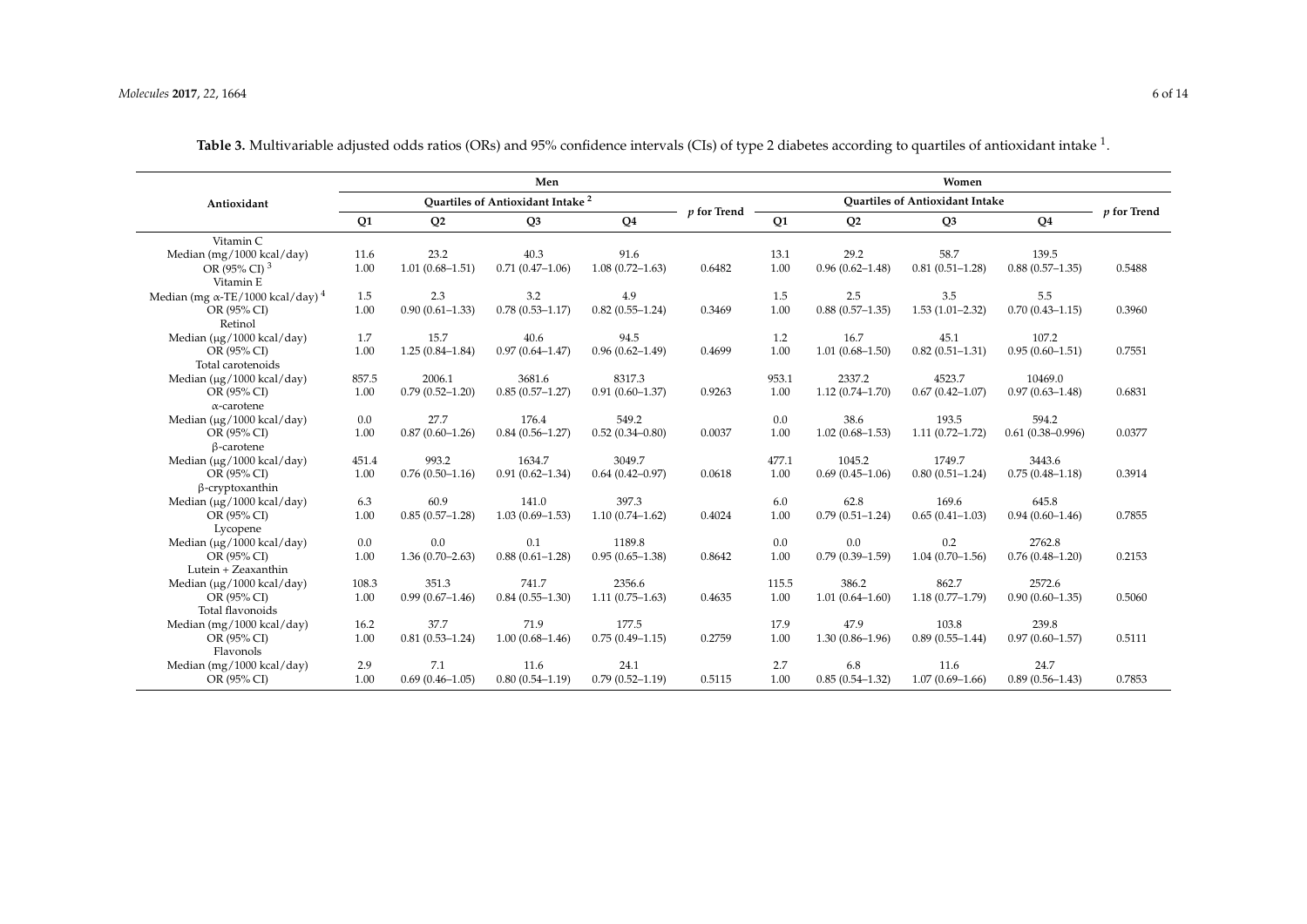| <b>Table 3.</b> Cont. |  |
|-----------------------|--|
|-----------------------|--|

|                               | Women          |                     |                                                    |                     |                |                |                     |                     |                     |        |
|-------------------------------|----------------|---------------------|----------------------------------------------------|---------------------|----------------|----------------|---------------------|---------------------|---------------------|--------|
| Antioxidant                   |                |                     | <b>Ouartiles of Antioxidant Intake<sup>2</sup></b> |                     |                |                |                     |                     |                     |        |
|                               | Q <sub>1</sub> | Q <sub>2</sub>      | Q <sub>3</sub>                                     | $p$ for Trend       | Q <sub>1</sub> | Q <sub>2</sub> | Q <sub>3</sub>      | Q <sub>4</sub>      | p for Trend         |        |
| Flavones                      |                |                     |                                                    |                     |                |                |                     |                     |                     |        |
| Median (mg/1000 kcal/day)     | 0.0            | 0.3                 | 0.6                                                | 1.3                 |                | 0.0            | 0.3                 | 0.6                 | 1.4                 |        |
| OR (95% CI)<br>Flavanones     | 1.00           | $0.96(0.64 - 1.43)$ | $0.76(0.51 - 1.14)$                                | $0.83(0.57-1.23)$   | 0.3033         | 1.00           | $1.12(0.70-1.78)$   | $0.96(0.63 - 1.46)$ | $0.67(0.43 - 1.04)$ | 0.0256 |
| Median (mg/1000 kcal/day)     | 0.0            | 0.0                 | 0.0                                                | 6.0                 |                | 0.0            | 0.0                 | 0.0                 | 14.2                |        |
| OR (95% CI)<br>Flavan-3-ols   | 1.00           | $0.98(0.66 - 1.44)$ | $0.96(0.66 - 1.41)$                                | $0.96(0.64 - 1.45)$ | 0.9207         | 1.00           | $0.91(0.60 - 1.38)$ | $0.88(0.56 - 1.38)$ | $0.91(0.58 - 1.42)$ | 0.8888 |
| Median (mg/1000 kcal/day)     | 0.0            | 0.2                 | 1.6                                                | 12.4                |                | 0.0            | 0.4                 | 3.5                 | 18.2                |        |
| OR (95% CI)<br>Anthocyanidins | 1.00           | $0.68(0.45-1.02)$   | $0.83(0.55 - 1.27)$                                | $0.67(0.44 - 1.01)$ | 0.1991         | 1.00           | $1.00(0.66 - 1.50)$ | $1.02(0.64 - 1.64)$ | $0.88(0.54 - 1.42)$ | 0.5162 |
| Median (mg/1000 kcal/day)     | 0.0            | 4.1                 | 12.1                                               | 40.4                |                | 0.1            | 5.4                 | 17.0                | 62.2                |        |
| OR (95% CI)                   | 1.00           | $0.83(0.56 - 1.24)$ | $0.97(0.65 - 1.45)$                                | $1.03(0.67-1.56)$   | 0.5906         | 1.00           | $0.93(0.61 - 1.43)$ | $0.83(0.53 - 1.28)$ | $1.24(0.79-1.96)$   | 0.1960 |
| Isoflavones                   |                |                     |                                                    |                     |                |                |                     |                     |                     |        |
| Median (mg/1000 kcal/day)     | 0.4            | 3.7                 | 8.8                                                | 21.9                |                | 0.2            | 2.7                 | 7.7                 | 20.8                |        |
| OR (95% CI)                   | 1.00           | $0.98(0.66 - 1.45)$ | $0.77(0.51 - 1.15)$                                | $0.95(0.63 - 1.42)$ | 0.7998         | 1.00           | $1.27(0.76 - 2.14)$ | $1.35(0.82 - 2.24)$ | $1.28(0.79-2.06)$   | 0.4672 |
| Proanthocyanidins             |                |                     |                                                    |                     |                |                |                     |                     |                     |        |
| Median (mg/1000 kcal/day)     | 0.0            | 1.9                 | 11.0                                               | 75.8                |                | 0.0            | 3.3                 | 24.0                | 113.3               |        |
| OR (95% CI)                   | 1.00           | $1.00(0.66 - 1.51)$ | $0.93(0.63 - 1.37)$                                | $0.68(0.45-1.03)$   | 0.0422         | 1.00           | 1.49 (0.97-2.29)    | $1.25(0.78 - 2.02)$ | $0.92(0.55 - 1.54)$ | 0.1778 |

 $<sup>1</sup>$  All analyses accounted for the complex sampling design effect and appropriate weights of the national survey. <sup>2</sup> Antioxidant intake were categorized into quartiles based on the</sup> antioxidant intake density (mg/1000 kcal/day).  $^3$  Adjusted for age, body mass index, current smoking, education, household income, physical activity, and regular alcohol consumption. <sup>4</sup> α-TE: α-tocopherol equivalents.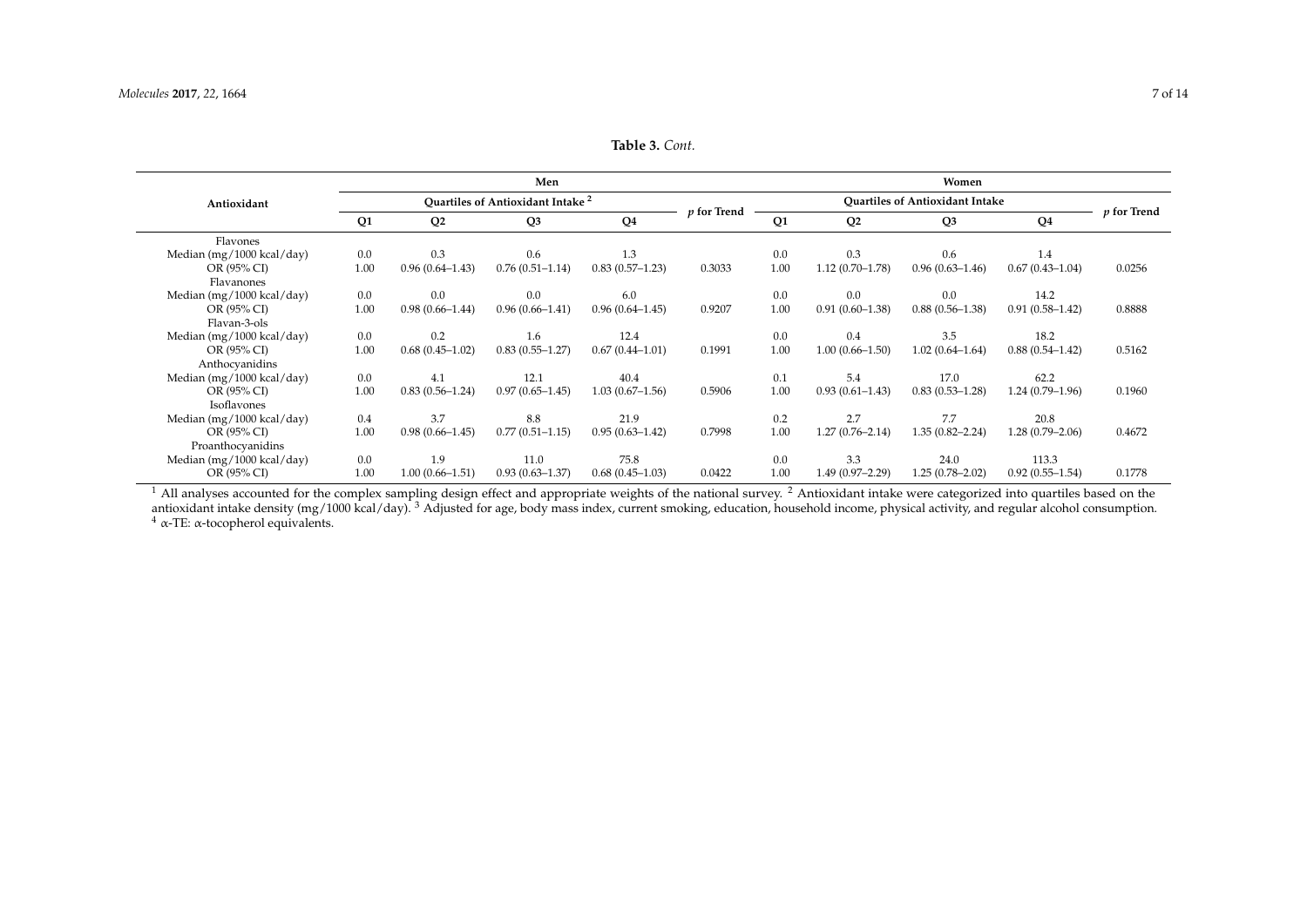|                                  |      | Quartiles of $\alpha$ -Carotene Intake <sup>2</sup> |                 |                     | Quartiles of $\beta$ -Carotene Intake <sup>2</sup> |                     |                |                     |  |  |
|----------------------------------|------|-----------------------------------------------------|-----------------|---------------------|----------------------------------------------------|---------------------|----------------|---------------------|--|--|
|                                  |      | Men                                                 |                 | Women               |                                                    | Men                 | Women          |                     |  |  |
|                                  | Q1   | Q <sub>4</sub>                                      | Q <sub>1</sub>  | Q <sub>4</sub>      | Q1                                                 | Q <sub>4</sub>      | Q <sub>1</sub> | Q <sub>4</sub>      |  |  |
| Age $3$                          |      |                                                     |                 |                     |                                                    |                     |                |                     |  |  |
| $19-49$ years                    | 1.00 | $0.42(0.21 - 0.84)$                                 | 1.00            | $0.40(0.16 - 1.01)$ | 1.00                                               | $0.68(0.37-1.24)$   | 1.00           | $0.56(0.24-1.31)$   |  |  |
| $50 - 74$ years                  | 1.00 | $0.66(0.39-1.09)$                                   | 1.00            | $0.78(0.45 - 1.35)$ | 1.00                                               | $0.62(0.36-1.06)$   | 1.00           | $0.85(0.51-1.44)$   |  |  |
| Physical activity $4.5$          |      |                                                     |                 |                     |                                                    |                     |                |                     |  |  |
| Yes                              | 1.00 | $0.38(0.18 - 0.79)$                                 | 1.00            | $0.70(0.32 - 1.55)$ | 1.00                                               | $0.62(0.34 - 1.13)$ | 1.00           | $0.46(0.22 - 0.97)$ |  |  |
| N <sub>o</sub>                   | 1.00 | $0.64(0.38-1.09)$                                   | 1.00            | $0.57(0.29 - 1.10)$ | 1.00                                               | $0.64(0.38-1.09)$   | 1.00           | $1.07(0.60 - 1.92)$ |  |  |
| Current smoking 6,7              |      |                                                     |                 |                     |                                                    |                     |                |                     |  |  |
| Yes                              | 1.00 | $0.40(0.23 - 0.69)$                                 | NE <sup>8</sup> | <b>NE</b>           | 1.00                                               | $0.82(0.49-1.38)$   | NE             | NE                  |  |  |
| No                               | 1.00 | $0.71(0.35-1.45)$                                   | $\rm NE$        | NE                  | 1.00                                               | $0.60(0.32 - 1.11)$ | NE             | <b>NE</b>           |  |  |
| Regular alcohol consumption 9,10 |      |                                                     |                 |                     |                                                    |                     |                |                     |  |  |
| Yes                              | 1.00 | $0.50(0.30 - 0.81)$                                 | 1.00            | $0.63(0.27-1.48)$   | 1.00                                               | $0.62(0.39-0.99)$   | 1.00           | $0.67(0.29 - 1.51)$ |  |  |
| No                               | 1.00 | $0.74(0.31 - 1.77)$                                 | 1.00            | $0.50(0.26 - 0.93)$ | 1.00                                               | $0.62(0.25-1.52)$   | 1.00           | $0.83(0.48 - 1.42)$ |  |  |
| Body mass index <sup>11</sup>    |      |                                                     |                 |                     |                                                    |                     |                |                     |  |  |
| $<$ 25 kg/m <sup>2</sup>         | 1.00 | $0.46(0.25 - 0.87)$                                 | 1.00            | $0.48(0.22 - 1.05)$ | 1.00                                               | $0.69(0.37-1.27)$   | 1.00           | $0.34(0.17-0.67)$   |  |  |
| $\geq$ 25 kg/m <sup>2</sup>      | 1.00 | $0.64(0.37-1.11)$                                   | 1.00            | $0.62(0.34 - 1.14)$ | 1.00                                               | $0.62(0.36 - 1.07)$ | 1.00           | $1.02(0.58-1.81)$   |  |  |

**Table 4.** Multivariable adjusted odds ratios (ORs) and 95% confidence intervals (CIs) of type 2 diabetes according to quartiles of carotene intake stratified by several risk factors<sup>1</sup>.

<span id="page-7-0"></span><sup>1</sup> All analyses accounted for the complex sampling design effect and appropriate weights of the national survey.<sup>2</sup> Antioxidant intake were categorized into quartiles based on the antioxidant intake density (mg/1000 kcal/day). <sup>3</sup> Adjusted for body mass index, current smoking, education, household income, physical activity, and regular alcohol consumption. <sup>4</sup> Physical activity: "yes," walking for at least 30 min each time for 5 times per week. <sup>5</sup> Adjusted for age, body mass index, current smoking, education, household income, and regular alcohol consumption. <sup>6</sup> Current smoking: "yes," smoked  $\geq 100$  cigarettes over lifetime and still smoking. <sup>7</sup> Adjusted for age, body mass index, education, household income, physical activity, and regular alcohol consumption. <sup>8</sup> NE: not estimable due to insufficient sample size of current smoking women. <sup>9</sup> Regular alcohol drinking: "yes," drank alcohol more than once a month over the past year. <sup>10</sup> Adjusted for age, body mass index, current smoking, education, household income, and physical activity. <sup>11</sup> Adjusted for age, current smoking, education, household income, physical activity, and regular alcohol consumption n.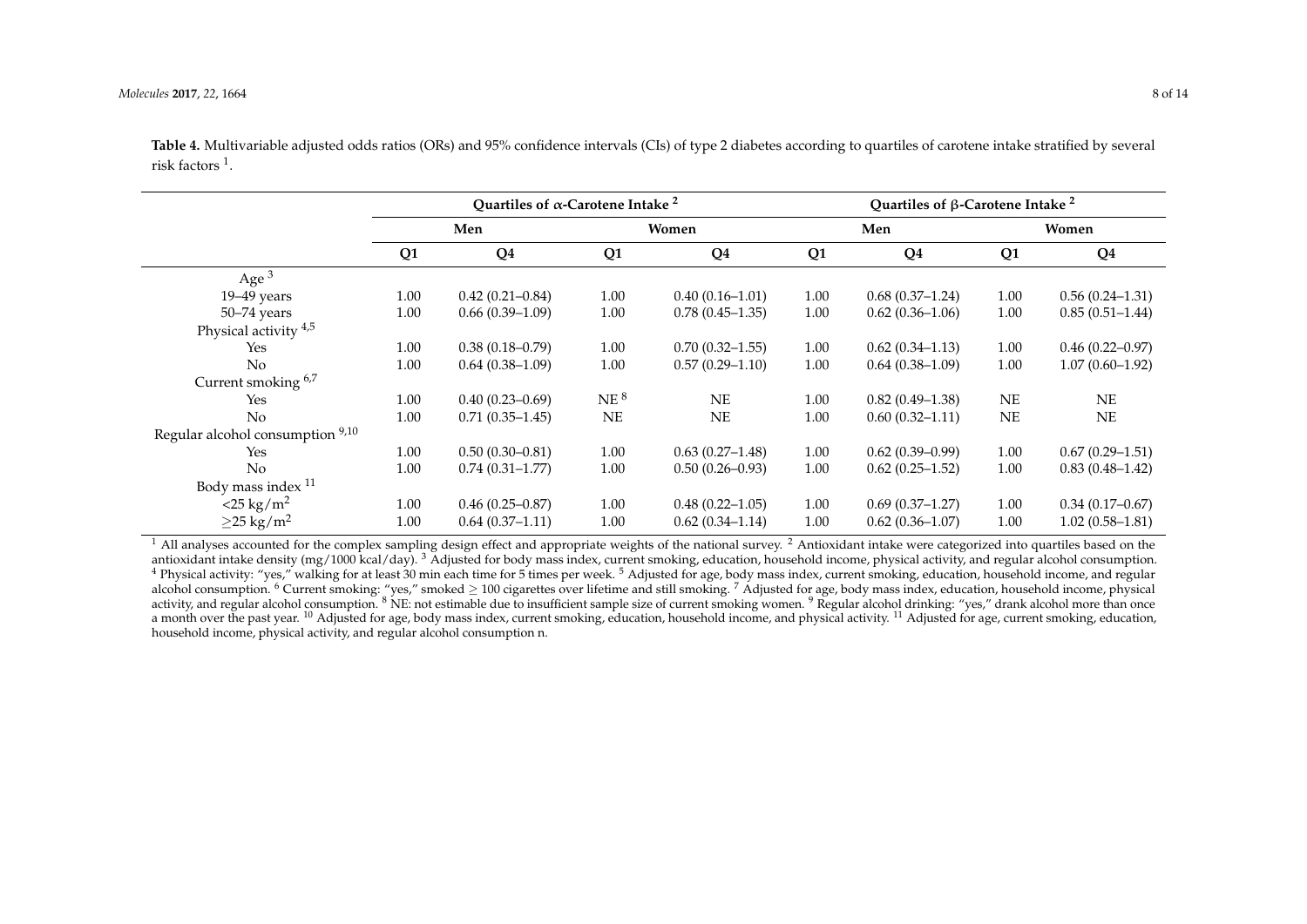Carotenoids found in fruits and vegetables are a group of pigmented compounds with yellow, orange, and red colors that are synthesized by plants and microorganism [\[29\]](#page-12-9). Carotenoids are present in various forms by their molecular structures and the major carotenoids of the human body and diet are β-carotene, α-carotene, β-cryptoxanthin, lycopene, lutein, and zeaxanthin [\[30\]](#page-12-10). The antioxidant properties of carotenoids have been focused on β-carotene, which also has the most significant provitamin A activity [\[29](#page-12-9)[,31,](#page-12-11)[32\]](#page-12-12). However, the present study observed a stronger inverse association in α-carotene than β-carotene. Even though α-carotene and β-carotene have very similar structures with a different location of double-bond, several studies have reported that α-carotene has stronger anticancer effects than β-carotene by inhibiting proliferation of the neuroblastoma in human [\[33\]](#page-12-13) and suppressing carcinogenesis in animal [\[34\]](#page-12-14). According to the third National Health and Nutrition Examination Survey Follow-up Study in the US, serum α-carotene level was inversely associated with risk of death from diabetes as well as all causes among US adult population [\[35\]](#page-12-15). Although mechanisms underlying different effects of α-carotene and β-carotene on chronic diseases have not been fully understood yet, our findings suggest that not only β-carotene but also  $α$ -carotene should be paid attention to in the prevention and management of T2D.

In this study, diabetic women consumed less vitamin C, vitamin E, and several subclasses of flavonoids including flavan-3-ols and proanthocyanidins than non-diabetic women. Diabetic men consumed less flavan-3-ols than non-diabetic men. However, the current study found no significant association between these dietary antioxidant intakes and the risk of T2D. Previous reports on these associations have been inconsistent. Some observational studies in the US, Finland, and China reported that dietary antioxidants such as vitamin C  $[11,27]$  $[11,27]$ , vitamin E  $[27,36]$  $[27,36]$ , and flavonoids  $[21,23]$  $[21,23]$  were not associated with T2D. On the other hand, the inverse association between the intakes of vitamin C in Chinese adults [\[36\]](#page-12-16), vitamin E in Finnish adults [\[11\]](#page-11-9), and several subclasses of flavonoids in American [\[22\]](#page-12-2) and European adults [\[37\]](#page-12-18) and T2D risk have been indicated. Considering that most of these previous studies used food frequency questionnaires, there may be limitation of measuring exact differences in dietary antioxidant intakes between diabetic and non-diabetic subjects. In addition, the varied range of validity and reliability of antioxidant databases by studies might partly contribute to inconsistent associations between dietary antioxidant intake and T2D.

It is well-known that the higher intakes of fruit and vegetable are associated with a reduced risk of T2D. In our additional analyses, major food items contributing to α-carotene intake in Korean adult population were carrot, laver, and pumpkin, and those contributing to β-carotene intake were radish leaves, carrot, chili pepper, perilla leaves, and laver. Recent meta-analyses reported that consumption of yellow vegetables and green leafy vegetables were associated with a decreased risk of T2D [\[12,](#page-11-14)[38\]](#page-12-19). A decreasing trend in the risk of T2D was observed according to flavone intake among women in the present study, which shared similar vegetable sources such as chili peppers and sweet peppers [\[39\]](#page-13-0), although the odds ratio of highest quartile group of flavone intake was not statistically significant.

Meanwhile, Chun and her colleges [\[40\]](#page-13-1) found that fruits generally have higher antioxidant capacities than vegetables do. However, dietary antioxidants mainly in fruits were not associated with T2D in this study. This null association might be due partly to distinct dietary characteristics of the Korean population. Traditionally, the Korean diet is a rice-based high-carbohydrate diet. According to the Korea Health Statistics, more than 60% of energy was from carbohydrates. The energy contribution of carbohydrate increased by age, which is in line with an increasing prevalence of diabetes by age among Korean adults [\[41\]](#page-13-2). Dietary guidelines for diabetes have suggested that lower-glycemic index foods may have a positive effect on glycemic control [\[42\]](#page-13-3). Thus, the antioxidant effects of fruits might offset by the consumption of high-glycemic foods such as refined grains and sugars. On the other hand, antioxidant-rich fruits and vegetables contain relatively high fiber, which can influence the beneficial association with T2D [\[12\]](#page-11-14). Further studies are needed to investigate the interaction between dietary antioxidants and other dietary factors such as carbohydrate and fiber intakes.

A variety of factors such as age and lifestyles have been known to contribute to the development and progress of T2D. Prevalence of T2D in Koreans drastically increased by age [\[41\]](#page-13-2). Obesity and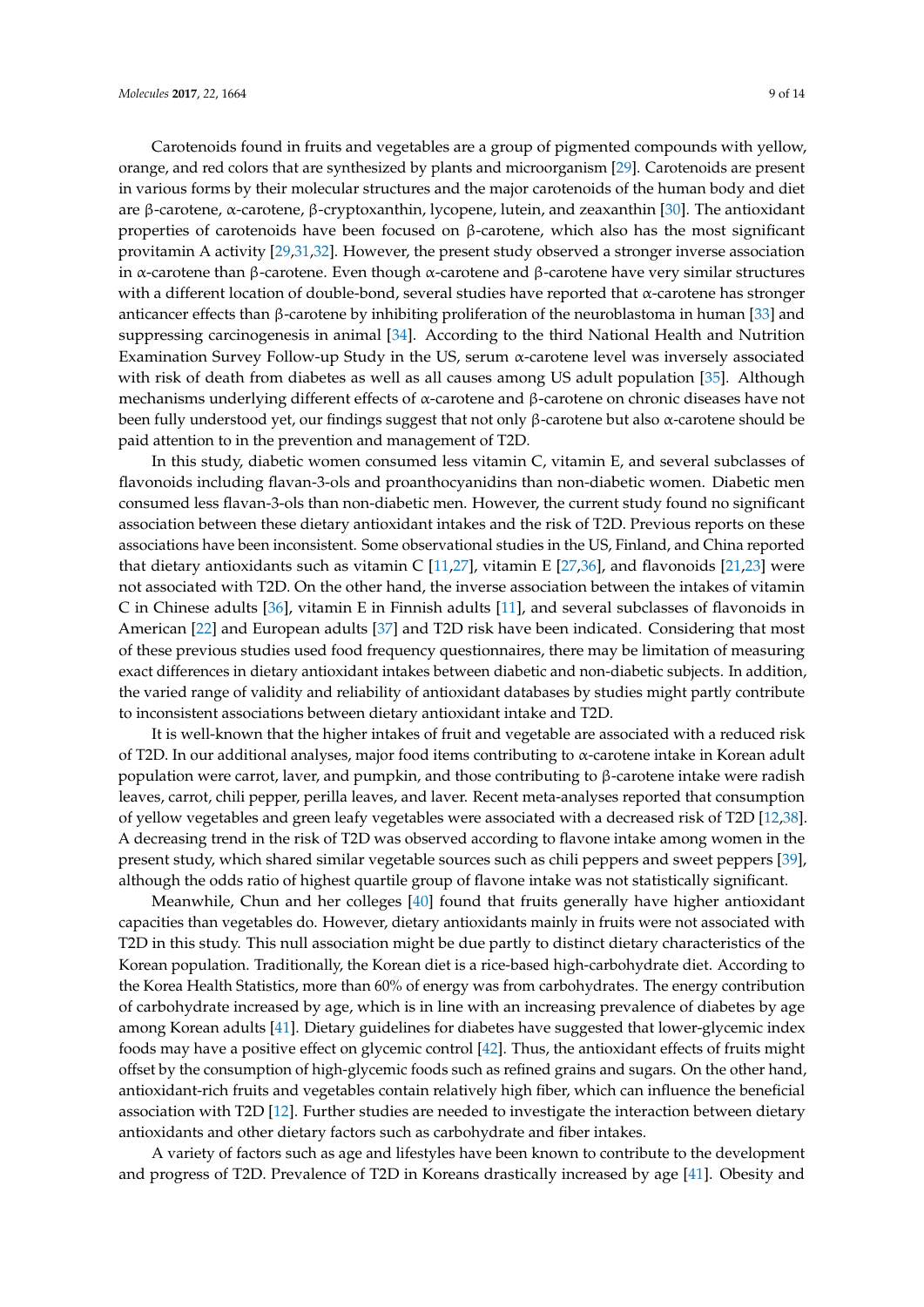unhealthy lifestyles including smoking and heavy alcohol consumption have been known to influence negative effects on diabetes [\[43](#page-13-4)[–45\]](#page-13-5), whereas physical activity plays a favorable role in managing diabetes [\[46\]](#page-13-6). In accordance with our stratified analysis, the observed inverse associations between α-carotene and β-carotene and T2D were different by several potential risk factors for T2D such as age, BMI, and health-related behaviors. In men at a younger age (19–49 years), α-carotene intake was inversely associated with T2D. Among subjects who had less BMI or were physically active, high α-carotene intake of men and high β-carotene intake of women were associated with decreased risk of T2D. On the other hand, inverse associations of α-carotene and β-carotene intake were observed in men who were currently smoking and drinking alcohol regularly. Although it is difficult to explain fully why these mixed findings were found in Korean adults, these findings suggest that high α-carotene and β-carotene intake may be related to a decreased risk of T2D, especially in men with unhealthy lifestyles.

This study has several limitations. First, we cannot conclude on a causal relationship between dietary antioxidant intake and T2D due to the cross-sectional design. Second, this study included a relatively small number of diabetic subjects compared to non-diabetic subjects. When we tried to analyze using randomly selected age- and sex- matched controls, a stronger inverse association between  $\alpha$ - and β-carotene and T2D was observed (data not presented). Further prospective studies with a large number of diabetic subjects among the Korean population are needed. Third, the use of the one-day 24 h recall data might not be sufficient enough to reflect individuals' usual intakes due to intra-individual variability. Fourth, the incompleteness of the antioxidant database may have led to an underestimation of the antioxidant intake. However, the database covers antioxidant vitamin content for 99.6% of food consumption and flavonoid content for 78.5% of food consumption. Thus, the high coverage of database may lessen the likelihood of underestimation. Finally, the estimated antioxidant intakes might not reflect the bio-availability of each antioxidant. Despite these limitations, the present study, to the best of our knowledge, is the first to identify a relationship between dietary antioxidants and T2D based on a systemically established database in a large nationally representative sample of Korean adults.

# **4. Methods**

#### *4.1. Study Design and Population*

The KNHANES is a nationally representative cross-sectional surveillance system that assesses the health and nutritional status of Koreans. The survey was conducted by the Korea Centers for Disease Control and Prevention (KCDC) based on the National Health Promotion Act. The KNHANES collects information on several health and nutrition related variables including health-related behaviors, anthropometric measures and dietary intakes using a complex, multistage probability sampling design to represent the Korean population. Details of the KNHANES have been published elsewhere [\[47\]](#page-13-7). Among 35,017 adults who were aged 19–74 years, those who did not participate in 24 h recall (*n* = 4254), who did not have a fasting blood glucose measurement ( $n = 3656$ ), were pregnant or lactating women  $(n = 459)$ , whose energy intake was implausible  $\langle$  500 kcal/day or >5000 kcal/day) ( $n = 657$ ), and who were diagnosed with or receiving medication for diabetes (*n* = 1614) were excluded. Finally, 24,377 subjects aged 19–74 years were included for the final analysis.

The KNHANES was approved by the KCDC Institute Review Board and written informed consent was obtained from all subjects (IRB numbers: 2007-02CON-04-P, 2008-04EXP-01-C, 2009-01CON-03-2C, 2010-02CON-21-C, 2011-02CON-06-C and 2012-01EXP-01-2C).

#### *4.2. Assessment of Dietary Antioxidant Intakes*

Based on the one-day 24 h recall data from the KNHANES, individual's dietary antioxidant intake was estimated by linking the antioxidant database for Korean foods. The antioxidant database was established for common Korean foods and was composed of 3193 food items consumed by Korean adults in the 2007–2012 KNHANES. The database included contents on 42 individual antioxidants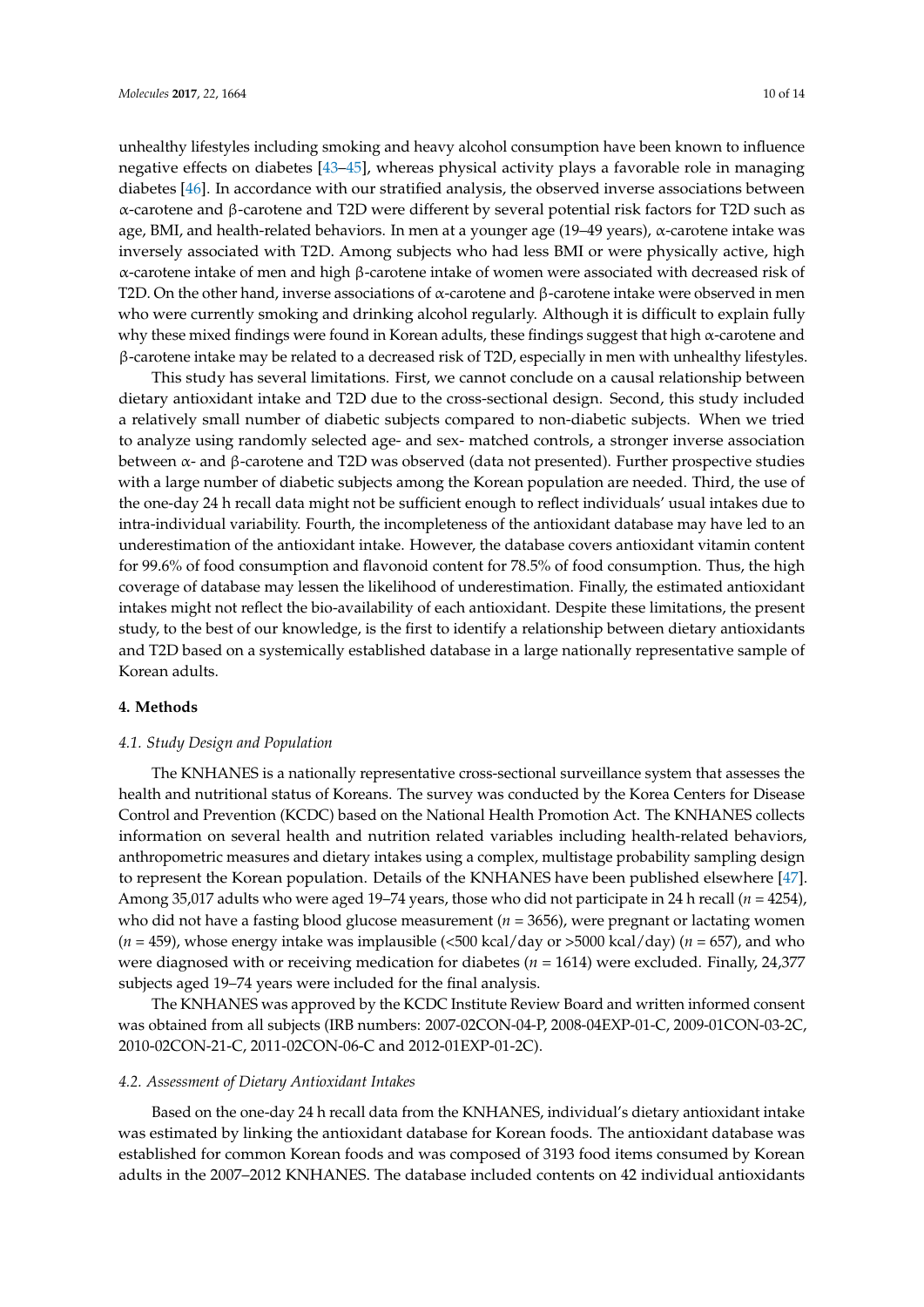per each food item, which were vitamin C, 4 vitamin E (α-tocopherol, β-tocopherol, γ-tocopherol, and δ-tocopherol), 6 carotenoids (α-carotene, β-carotene, β-cryptoxanthin, lycopene, lutein, and zeaxanthin), 7 flavonoid subclasses (flavonols, flavones, flavanones, flavan-3-ols, anthocyanidins, isoflavones, and proanthocyanidins) and their 31 different components. The database covers flavonoid content for 78.5% of food consumption and antioxidant vitamin content for 99.6% of food consumption. The detailed description of this database is available elsewhere [\[39](#page-13-0)[,48\]](#page-13-8). Daily antioxidant intake was estimated as the sum of antioxidants from all foods and beverages consumed by each subject during the 24 h period.

#### *4.3. Measurement of Socio-Demographic and Health-Related Variables*

Socio-demographic variables, including sex, age, education level, and household income status, and lifestyle factors including BMI, physical activity, smoking habits, and alcohol consumption, were assessed by the health interview survey and were used as covariates in the present analyses. Education level was divided into four levels: "elementary school or less," "middle school," "high school," and "college or more." Household income also comprised of four categories: "low," "middle low," "middle high," and "high" according to quartiles of monthly household income. Physical activity was defined as "yes" if subjects walked for at least 30 min each time five times per week. Current smoking was defined as "yes" if study participants had smoked more than 100 cigarettes in their lifetime and continues to smoke. Regular alcohol consumption was defined as "yes" for those who drank more than once a month over the past year. BMI (kg/m<sup>2</sup>) was calculated from height (m<sup>2</sup>) and weight (kg) measured in health examination survey and subjects whose BMI was more than 25 kg/m<sup>2</sup> were defined as obesity according to the Asia-Pacific criteria of WHO [\[49\]](#page-13-9).

#### *4.4. Definition of T2D*

T2D was defined as fasting blood glucose level  $\geq$  126 mg/dL based on the criteria of the Korean Diabetes Association [\[50\]](#page-13-10). Fasting blood glucose was estimated for subjects who fasted for at least 8 h before the examination by trained health technicians.

#### *4.5. Statistical Analyses*

All statistical analyses were performed with Statistical Analysis System (SAS) (version 9.4; SAS Institute, Cary, NC, USA). Strata, clusters, and survey weights were applied to all analysis to reflect complex sampling design of the national survey. We presented socio-demographic variables as a percentage (%), whereas daily macronutrient and antioxidant intakes were presented as mean and standard error (SE) according to T2D status. Differences between categorical variables were tested using chi-square test and t-test for continuous variables. We categorized subjects into four groups according to quartiles of dietary antioxidant intake by T2D status for each sex. In order to adjust for energy intake, antioxidant density—which represents daily antioxidant intake per 1000 kcal—was calculated for each subject when categorizing quartiles. Multiple logistic regression analysis was carried out to estimate ORs and 95% CIs of T2D according to quartiles of antioxidant density intake. In the multiple logistic regression model, variables including age, BMI, current smoking, education level, household income, physical activity, and regular alcohol consumption were adjusted to eliminate possible confounding effects on the association between dietary antioxidant intake and T2D. *p*-value for linear trend was estimated based on median value for each quartile group. All statistical significances were two sided and accepted at *p* < 0.05.

#### **5. Conclusions**

Several dietary antioxidant intakes were different by T2D status in Korean adults. High  $\alpha$ -carotene and  $\beta$ -carotene intakes were associated with a reduced risk of T2D, and these associations were different according to the status of other risk factors of T2D such as sex, age, BMI, and lifestyle factors. These findings suggest that a further comprehensive approach that considers overall dietary pattern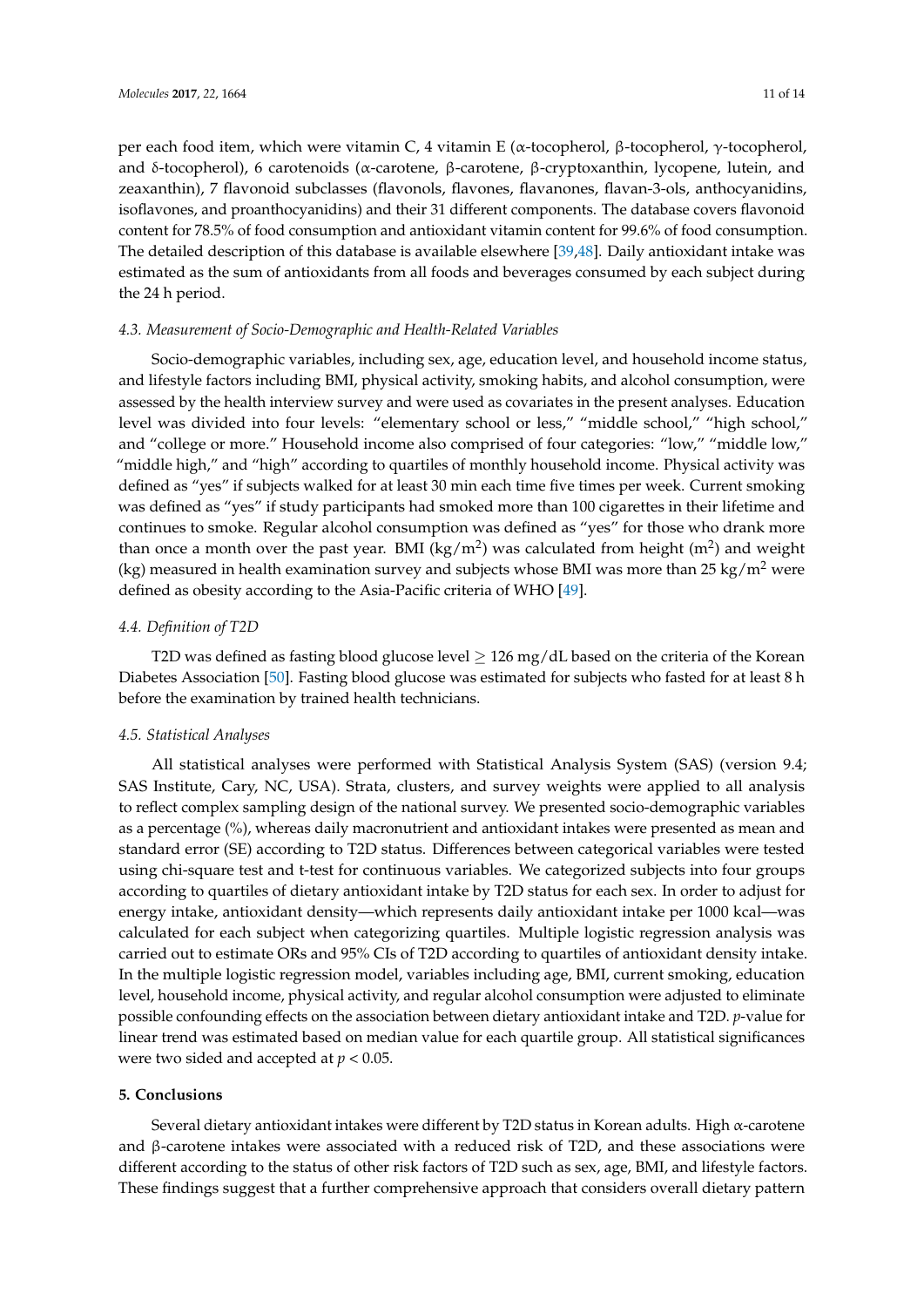is required to establish dietary guidelines or nutrition intervention programs for the prevention and management of type 2 diabetes in the Korean population.

**Acknowledgments:** This work was carried out with the support of the "Research Program for Agricultural Science and Technology Development", National Academy of Agricultural Science, Rural Development Administration (Project No. PJ011637022017).

**Author Contributions:** D.Y.Q. and K.H. analyzed the data and wrote the draft; S.J. constructed the database; S.-A.K., S.S., and G.-A.W. critically revised the manuscript; H.J. supervised all the work and had primary responsibility for the final content. All authors read and approved the manuscript.

**Conflicts of Interest:** The authors declare no conflict of interest. The founding sponsors had no role in the design of the study; in the collection, analyses, or interpretation of data; in the writing of the manuscript, and in the decision to publish the results.

# **References**

- <span id="page-11-0"></span>1. World Health Organization. *Definition, Diagnosis and Classification of Diabetes Mellitus and Its Complications: Report of A WHO Consultation*; World Health Organization: Geneva, Switzerland, 1999.
- <span id="page-11-1"></span>2. World Health Organization. *Global Report on Diabetes*; World Health Organization: Geneva, Switzerland, 2016; ISBN 978-92-4-156525-7.
- <span id="page-11-2"></span>3. Mathers, C.D.; Loncar, D. Projections of global mortality and burden of disease from 2002 to 2030. *PLoS Med.* **2006**, *3*, e442. [\[CrossRef\]](http://dx.doi.org/10.1371/journal.pmed.0030442) [\[PubMed\]](http://www.ncbi.nlm.nih.gov/pubmed/17132052)
- <span id="page-11-3"></span>4. Noh, J. The Diabetes Epidemic in Korea. *Endocrinol. Metab. (Seoul)* **2016**, *31*, 349–353. [\[CrossRef\]](http://dx.doi.org/10.3803/EnM.2016.31.3.349) [\[PubMed\]](http://www.ncbi.nlm.nih.gov/pubmed/27586447)
- <span id="page-11-4"></span>5. Noh, J.; Han, K.D.; Ko, S.H.; Ko, K.S.; Park, C.Y. Trends in the pervasiveness of type 2 diabetes, impaired fasting glucose and co-morbidities during an 8-year-follow-up of nationwide Korean population. *Sci. Rep.* **2017**, *7*, 46656. [\[CrossRef\]](http://dx.doi.org/10.1038/srep46656) [\[PubMed\]](http://www.ncbi.nlm.nih.gov/pubmed/28425463)
- <span id="page-11-5"></span>6. Betteridge, D.J. What is oxidative stress? *Metabolism* **2000**, *49*, 3–8. [\[CrossRef\]](http://dx.doi.org/10.1016/S0026-0495(00)80077-3)
- <span id="page-11-13"></span>7. Karunakaran, U.; Park, K.G. A systematic review of oxidative stress and safety of antioxidants in diabetes: Focus on islets and their defense. *Diabetes Metab. J.* **2013**, *37*, 106–112. [\[CrossRef\]](http://dx.doi.org/10.4093/dmj.2013.37.2.106) [\[PubMed\]](http://www.ncbi.nlm.nih.gov/pubmed/23641350)
- <span id="page-11-6"></span>8. Birben, E.; Sahiner, U.M.; Sackesen, C.; Erzurum, S.; Kalayci, O. Oxidative stress and antioxidant defense. *World Allergy Organ. J.* **2012**, *5*, 9–19. [\[CrossRef\]](http://dx.doi.org/10.1097/WOX.0b013e3182439613) [\[PubMed\]](http://www.ncbi.nlm.nih.gov/pubmed/23268465)
- <span id="page-11-7"></span>9. Tangvarasittichai, S. Oxidative stress, insulin resistance, dyslipidemia and type 2 diabetes mellitus. *World J. Diabetes* **2015**, *6*, 456–480. [\[CrossRef\]](http://dx.doi.org/10.4239/wjd.v6.i3.456) [\[PubMed\]](http://www.ncbi.nlm.nih.gov/pubmed/25897356)
- <span id="page-11-8"></span>10. Johansen, J.S.; Harris, A.K.; Rychly, D.J.; Ergul, A. Oxidative stress and the use of antioxidants in diabetes: Linking basic science to clinical practice. *Cardiovasc. Diabetol.* **2005**, *4*, 5. [\[CrossRef\]](http://dx.doi.org/10.1186/1475-2840-4-5) [\[PubMed\]](http://www.ncbi.nlm.nih.gov/pubmed/15862133)
- <span id="page-11-9"></span>11. Montonen, J.; Knekt, P.; Jarvinen, R.; Reunanen, A. Dietary antioxidant intake and risk of type 2 diabetes. *Diabetes Care* **2004**, *27*, 362–366. [\[CrossRef\]](http://dx.doi.org/10.2337/diacare.27.2.362) [\[PubMed\]](http://www.ncbi.nlm.nih.gov/pubmed/14747214)
- <span id="page-11-14"></span>12. Wang, P.Y.; Fang, J.C.; Gao, Z.H.; Zhang, C.; Xie, S.Y. Higher intake of fruits, vegetables or their fiber reduces the risk of type 2 diabetes: A meta-analysis. *J. Diabetes Investig.* **2016**, *7*, 56–69. [\[CrossRef\]](http://dx.doi.org/10.1111/jdi.12376) [\[PubMed\]](http://www.ncbi.nlm.nih.gov/pubmed/26816602)
- 13. Hofe, C.R.; Feng, L.; Zephyr, D.; Stromberg, A.J.; Hennig, B.; Gaetke, L.M. Fruit and vegetable intake, as reflected by serum carotenoid concentrations, predicts reduced probability of polychlorinated biphenyl-associated risk for type 2 diabetes: National Health and Nutrition Examination Survey 2003–2004. *Nutr. Res.* **2014**, *34*, 285–293. [\[CrossRef\]](http://dx.doi.org/10.1016/j.nutres.2014.02.001) [\[PubMed\]](http://www.ncbi.nlm.nih.gov/pubmed/24774064)
- <span id="page-11-10"></span>14. Arnlov, J.; Zethelius, B.; Riserus, U.; Basu, S.; Berne, C.; Vessby, B.; Alfthan, G.; Helmersson, J. Serum and dietary beta-carotene and alpha-tocopherol and incidence of type 2 diabetes mellitus in a community-based study of Swedish men: report from the Uppsala Longitudinal Study of Adult Men (ULSAM) study. *Diabetologia* **2009**, *52*, 97–105. [\[CrossRef\]](http://dx.doi.org/10.1007/s00125-008-1189-3) [\[PubMed\]](http://www.ncbi.nlm.nih.gov/pubmed/18985315)
- <span id="page-11-11"></span>15. Rao, A.V.; Agarwal, S. Role of antioxidant lycopene in cancer and heart disease. *J. Am. Coll. Nutr.* **2000**, *19*, 563–569. [\[CrossRef\]](http://dx.doi.org/10.1080/07315724.2000.10718953) [\[PubMed\]](http://www.ncbi.nlm.nih.gov/pubmed/11022869)
- 16. Willcox, J.K.; Ash, S.L.; Catignani, G.L. Antioxidants and prevention of chronic disease. *Crit. Rev. Food Sci. Nutr.* **2004**, *44*, 275–295. [\[CrossRef\]](http://dx.doi.org/10.1080/10408690490468489) [\[PubMed\]](http://www.ncbi.nlm.nih.gov/pubmed/15462130)
- <span id="page-11-12"></span>17. Hertog, M.G.; Feskens, E.J.; Hollman, P.C.; Katan, M.B.; Kromhout, D. Dietary antioxidant flavonoids and risk of coronary heart disease: The Zutphen Elderly Study. *Lancet* **1993**, *342*, 1007–1011. [\[CrossRef\]](http://dx.doi.org/10.1016/0140-6736(93)92876-U)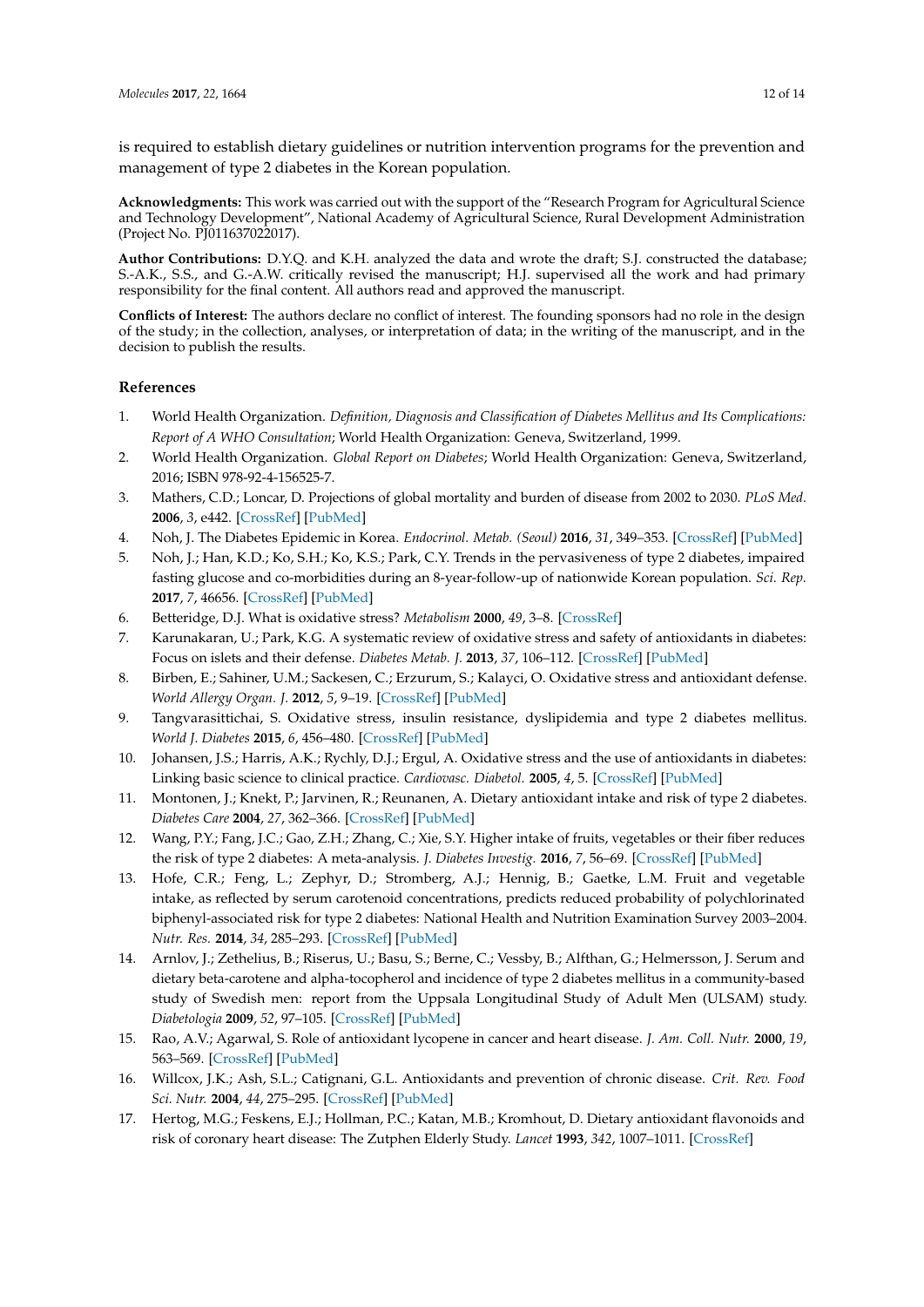- <span id="page-12-0"></span>18. Ceriello, A.; Motz, E. Is oxidative stress the pathogenic mechanism underlying insulin resistance, diabetes, and cardiovascular disease? The common soil hypothesis revisited. *Arterioscler. Thromb. Vasc. Biol.* **2004**, *24*, 816–823. [\[CrossRef\]](http://dx.doi.org/10.1161/01.ATV.0000122852.22604.78) [\[PubMed\]](http://www.ncbi.nlm.nih.gov/pubmed/14976002)
- <span id="page-12-1"></span>19. Hamer, M.; Chida, Y. Intake of fruit, vegetables, and antioxidants and risk of type 2 diabetes: Systematic review and meta-analysis. *J. Hypertens.* **2007**, *25*, 2361–2369. [\[CrossRef\]](http://dx.doi.org/10.1097/HJH.0b013e3282efc214) [\[PubMed\]](http://www.ncbi.nlm.nih.gov/pubmed/17984654)
- <span id="page-12-5"></span>20. Sluijs, I.; Cadier, E.; Beulens, J.W.; van der A, D.L.; Spijkerman, A.M.; van der Schouw, Y.T. Dietary intake of carotenoids and risk of type 2 diabetes. *Nutr. Metab. Cardiovasc. Dis.* **2015**, *25*, 376–381. [\[CrossRef\]](http://dx.doi.org/10.1016/j.numecd.2014.12.008) [\[PubMed\]](http://www.ncbi.nlm.nih.gov/pubmed/25716098)
- <span id="page-12-17"></span>21. Knekt, P.; Kumpulainen, J.; Jarvinen, R.; Rissanen, H.; Heliovaara, M.; Reunanen, A.; Hakulinen, T.; Aromaa, A. Flavonoid intake and risk of chronic diseases. *Am. J. Clin. Nutr.* **2002**, *76*, 560–568. [\[PubMed\]](http://www.ncbi.nlm.nih.gov/pubmed/12198000)
- <span id="page-12-2"></span>22. Wedick, N.M.; Pan, A.; Cassidy, A.; Rimm, E.B.; Sampson, L.; Rosner, B.; Willett, W.; Hu, F.B.; Sun, Q.; van Dam, R.M. Dietary flavonoid intakes and risk of type 2 diabetes in US men and women. *Am. J. Clin. Nutr.* **2012**, *95*, 925–933. [\[CrossRef\]](http://dx.doi.org/10.3945/ajcn.111.028894) [\[PubMed\]](http://www.ncbi.nlm.nih.gov/pubmed/22357723)
- <span id="page-12-3"></span>23. Song, Y.; Manson, J.E.; Buring, J.E.; Sesso, H.D.; Liu, S. Associations of dietary flavonoids with risk of type 2 diabetes, and markers of insulin resistance and systemic inflammation in women: A prospective study and cross-sectional analysis. *J. Am. Coll. Nutr.* **2005**, *24*, 376–384. [\[CrossRef\]](http://dx.doi.org/10.1080/07315724.2005.10719488) [\[PubMed\]](http://www.ncbi.nlm.nih.gov/pubmed/16192263)
- 24. Wang, L.; Liu, S.; Manson, J.E.; Gaziano, J.M.; Buring, J.E.; Sesso, H.D. The consumption of lycopene and tomato-based food products is not associated with the risk of type 2 diabetes in women. *J. Nutr.* **2006**, *136*, 620–625. [\[PubMed\]](http://www.ncbi.nlm.nih.gov/pubmed/16484534)
- <span id="page-12-4"></span>25. Kataja-Tuomola, M.K.; Kontto, J.P.; Mannisto, S.; Albanes, D.; Virtamo, J. Intake of antioxidants and risk of type 2 diabetes in a cohort of male smokers. *Eur. J. Clin. Nutr.* **2011**, *65*, 590–597. [\[CrossRef\]](http://dx.doi.org/10.1038/ejcn.2010.283) [\[PubMed\]](http://www.ncbi.nlm.nih.gov/pubmed/21245884)
- <span id="page-12-6"></span>26. Ahn, S.; Jun, S.; Kang, M.; Shin, S.; Wie, G.W.; Baik, H.W.; Joung, H. Association between intake of antioxidant vitamins and metabolic syndrome risk among Korean adults. *J. Nutr. Health* **2017**, *50*, 313–324. [\[CrossRef\]](http://dx.doi.org/10.4163/jnh.2017.50.4.313)
- <span id="page-12-7"></span>27. Wei, J.; Zeng, C.; Gong, Q.Y.; Li, X.X.; Lei, G.H.; Yang, T.B. Associations between Dietary Antioxidant Intake and Metabolic Syndrome. *PLoS ONE* **2015**, *10*, e0130876. [\[CrossRef\]](http://dx.doi.org/10.1371/journal.pone.0130876) [\[PubMed\]](http://www.ncbi.nlm.nih.gov/pubmed/26098747)
- <span id="page-12-8"></span>28. Lee, W.; Kim, J.; Lee, J.; Ahn, A.; Oh, E.; Choi, J.; Kweon, H.; Cho, D. Carotene intake and diabetes mellitus. *Korean J. Fam. Pract.* **2017**, *7*, 161–165. [\[CrossRef\]](http://dx.doi.org/10.21215/kjfp.2017.7.2.161)
- <span id="page-12-9"></span>29. Rao, A.V.; Rao, L.G. Carotenoids and human health. *Pharmacol. Res.* **2007**, *55*, 207–216. [\[CrossRef\]](http://dx.doi.org/10.1016/j.phrs.2007.01.012) [\[PubMed\]](http://www.ncbi.nlm.nih.gov/pubmed/17349800)
- <span id="page-12-10"></span>30. Gerster, H. The potential role of lycopene for human health. *J. Am. Coll. Nutr.* **1997**, *16*, 109–126. [\[CrossRef\]](http://dx.doi.org/10.1080/07315724.1997.10718661) [\[PubMed\]](http://www.ncbi.nlm.nih.gov/pubmed/9100211)
- <span id="page-12-11"></span>31. Gordon, M. Dietary antioxidants in disease prevention. *Nat. Prod. Rep.* **1996**, *13*, 265–273. [\[CrossRef\]](http://dx.doi.org/10.1039/np9961300265) [\[PubMed\]](http://www.ncbi.nlm.nih.gov/pubmed/8760864)
- <span id="page-12-12"></span>32. Tang, G. Bioconversion of dietary provitamin A carotenoids to vitamin A in humans. *Am. J. Clin. Nutr.* **2010**, *91*, 1468s–1473s. [\[CrossRef\]](http://dx.doi.org/10.3945/ajcn.2010.28674G) [\[PubMed\]](http://www.ncbi.nlm.nih.gov/pubmed/20200262)
- <span id="page-12-13"></span>33. Murakoshi, M.; Takayasu, J.; Kimura, O.; Kohmura, E.; Nishino, H.; Iwashima, A.; Okuzumi, J.; Sakai, T.; Sugimoto, T.; Imanishi, J.; et al. Inhibitory effects of alpha-carotene on proliferation of the human neuroblastoma cell line GOTO. *J. Natl. Cancer Inst.* **1989**, *81*, 1649–1652. [\[CrossRef\]](http://dx.doi.org/10.1093/jnci/81.21.1649) [\[PubMed\]](http://www.ncbi.nlm.nih.gov/pubmed/2795693)
- <span id="page-12-14"></span>34. Murakoshi, M.; Nishino, H.; Satomi, Y.; Takayasu, J.; Hasegawa, T.; Tokuda, H.; Iwashima, A.; Okuzumi, J.; Okabe, H.; Kitano, H.; et al. Potent preventive action of alpha-carotene against carcinogenesis: spontaneous liver carcinogenesis and promoting stage of lung and skin carcinogenesis in mice are suppressed more effectively by alpha-carotene than by beta-carotene. *Cancer Res.* **1992**, *52*, 6583–6587. [\[PubMed\]](http://www.ncbi.nlm.nih.gov/pubmed/1423303)
- <span id="page-12-15"></span>35. Li, C.; Ford, E.S.; Zhao, G.; Balluz, L.S.; Giles, W.H.; Liu, S. Serum alpha-carotene concentrations and risk of death among US Adults: the Third National Health and Nutrition Examination Survey Follow-up Study. *Arch. Intern. Med.* **2011**, *171*, 507–515. [\[CrossRef\]](http://dx.doi.org/10.1001/archinternmed.2010.440) [\[PubMed\]](http://www.ncbi.nlm.nih.gov/pubmed/21098341)
- <span id="page-12-16"></span>36. Zhou, C.; Na, L.; Shan, R.; Cheng, Y.; Li, Y.; Wu, X.; Sun, C. Dietary Vitamin C Intake Reduces the Risk of Type 2 Diabetes in Chinese Adults: HOMA-IR and T-AOC as Potential Mediators. *PLoS ONE* **2016**, *11*, e0163571. [\[CrossRef\]](http://dx.doi.org/10.1371/journal.pone.0163571) [\[PubMed\]](http://www.ncbi.nlm.nih.gov/pubmed/27685994)
- <span id="page-12-18"></span>37. Zamora-Ros, R.; Forouhi, N.G.; Sharp, S.J.; Gonzalez, C.A.; Buijsse, B.; Guevara, M.; van der Schouw, Y.T.; Amiano, P.; Boeing, H.; Bredsdorff, L.; et al. Dietary intakes of individual flavanols and flavonols are inversely associated with incident type 2 diabetes in European populations. *J. Nutr.* **2014**, *144*, 335–343. [\[CrossRef\]](http://dx.doi.org/10.3945/jn.113.184945) [\[PubMed\]](http://www.ncbi.nlm.nih.gov/pubmed/24368432)
- <span id="page-12-19"></span>38. Li, M.; Fan, Y.; Zhang, X.; Hou, W.; Tang, Z. Fruit and vegetable intake and risk of type 2 diabetes mellitus: meta-analysis of prospective cohort studies. *BMJ Open* **2014**, *4*, e005497. [\[CrossRef\]](http://dx.doi.org/10.1136/bmjopen-2014-005497) [\[PubMed\]](http://www.ncbi.nlm.nih.gov/pubmed/25377009)